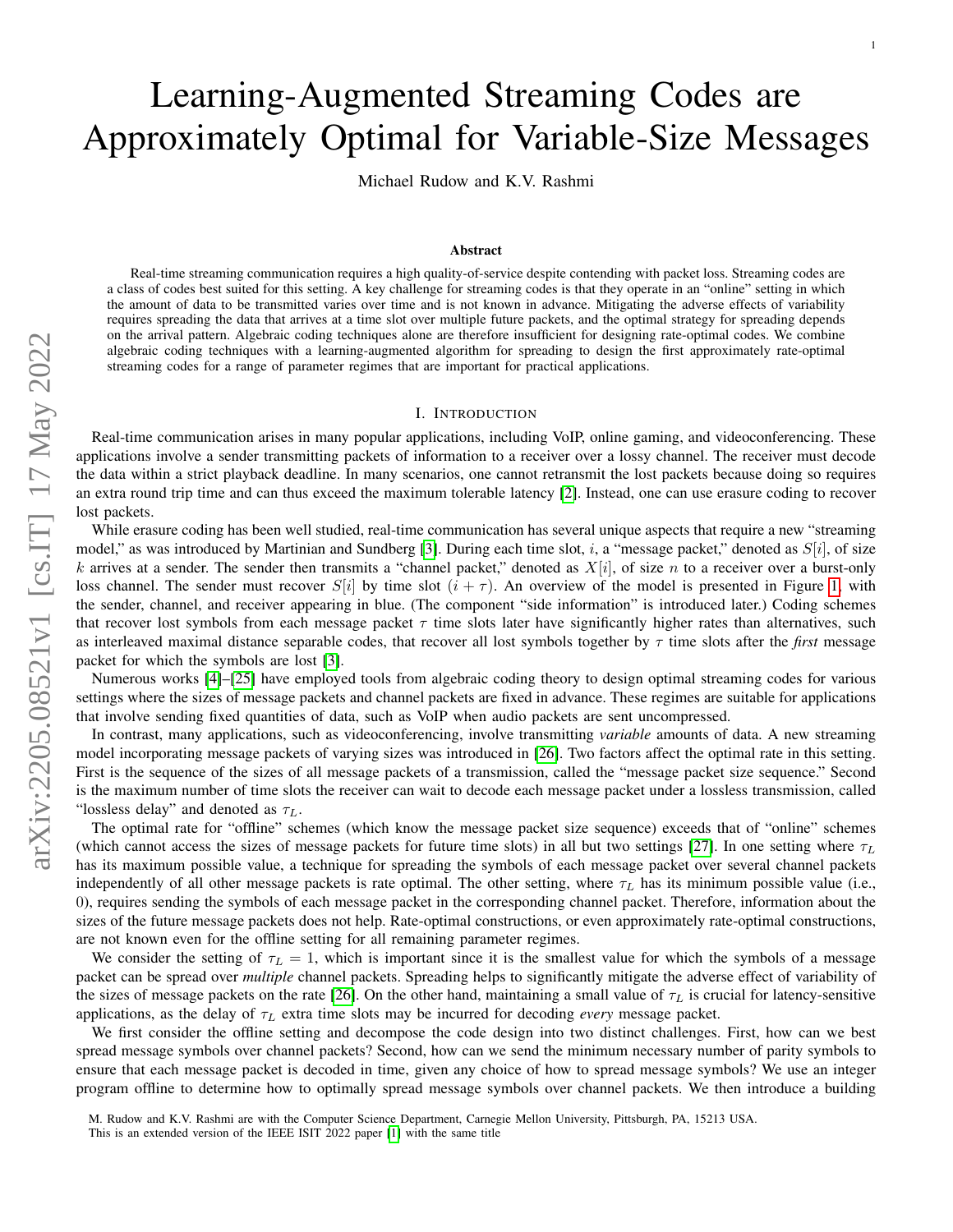<span id="page-1-0"></span>

Fig. 1: Overview of the model for streaming codes.

block for constructing a rate-optimal streaming code for *any given* choice of how to spread message symbols over channel packets. One final challenge remains: how can we construct a rate-optimal *online* streaming code?

We address the problem by *combining machine learning with tools from algebraic coding theory.* We take a learningbased approach, relying on techniques similar to empirical risk minimization to convert the optimal offline solution into an approximately optimal online one that maximizes the expected rate. Our proposed method determines how to spread symbols online, and then the building block construction is applied.

Our methodology can be viewed as using a "learning-augmented algorithm"—a topic that has recently surged to prominence, tackling problems in other domains, such as caching [\[28\]](#page-11-3), metric task systems [\[29\]](#page-11-4), bloom filters [\[30\]](#page-11-5), learned index structures [\[31\]](#page-11-6), scheduling [\[32\]](#page-11-7), etc. [\[33\]](#page-11-8)–[\[37\]](#page-11-9). However, to the best of our knowledge, the powerful paradigm of learning-augmented algorithms has not been applied to design coding schemes until now.

Using machine learning models to perform encoding and/or decoding has received considerable attention in the recent past, including for channel coding [\[38\]](#page-11-10)–[\[46\]](#page-11-11), decoding with feedback [\[47\]](#page-11-12), [\[48\]](#page-11-13), approximate coded computation [\[49\]](#page-11-14)–[\[51\]](#page-11-15), MIMO [\[52\]](#page-12-0), [\[53\]](#page-12-1), etc. [\[54\]](#page-12-2)–[\[58\]](#page-12-3). Most of these works use neural networks to handle encoding and or decoding in a black-box manner. In contrast, our work applies machine learning only to a small portion of the problem: to determine how to spread message symbols to address the uncertainty in the sizes of the future message packets. We then leverage tools from classical algebraic coding theory to solve the rest of the problem. This makes the learning part lightweight and interpretable and allows for theoretical guarantees on the rate.

## <span id="page-1-1"></span>II. MODEL AND BACKGROUND

We now present the system model used in this work, which is built on top of the model of streaming codes for variable-size messages [\[26\]](#page-11-1), [\[27\]](#page-11-2).

A transmission occurs over  $(t + 1)$  time slots for a non-negative integer t. During the ith time slot for  $i \in \{0, \ldots, t\}$ , the sender obtains a message packet,  $S[i] \in \mathbb{F}^{k_i}$ , where  $\mathbb F$  is a finite field, and  $k_i \in \{0, \ldots, m\}$  for a positive integer m. The sender also receives "side information,"  $O[i]$ , that captures the differences between the online and offline settings. In the offline setting, which assumes knowledge of the future, the side information is the sizes of the future message packets. In the online setting, the side information is independent  $S$  samples from the distribution of the sizes of future message packets for some positive integer S. Let  $D_{k_0,...,k_i}$  be the conditional distribution of  $k_{i+1},...,k_t$  given  $k_0,...,k_i$ . Then,

$$
O[i] = \begin{cases} (k_{i+1}, \dots, k_t) & \text{if offline} \\ \langle (k_{i+1}^{(j)}, \dots, k_t^{(j)}) \sim D_{k_0, \dots, k_i} \mid j \in \{0, \dots, S-1\} \rangle & \text{if online.} \end{cases}
$$
(1)

During the *i*th time slot, the sender transmits a channel packet,  $X[i] \in \mathbb{F}^{n_i}$  to a receiver, where  $n_i$  is a non-negative integer. The receiver obtains  $Y[i] \in \{X[i], *\}$ , which reflects packet reception or packet loss, respectively. When all channel packets are received, S[i] must be decoded by the receiver by time slot  $(i + \tau_L)$  for a parameter  $\tau_L \geq 0$ . This requirement is called the "lossless-delay" constraint and represents the maximum tolerable latency for lossless transmission. Recall that our work considers  $\tau_L = 1$  (as discussed in Section [I\)](#page-0-0). In addition,  $S[i]$  must be decoded by time slot  $(i + \tau)$  when losses occur for a parameter  $\tau \geq \tau_L$ . This reflects the maximum acceptable latency in the worst case and is called the "worst-case-delay" constraint.

Our work uses the packet loss model from previous work [\[3\]](#page-10-1), [\[4\]](#page-10-2), [\[27\]](#page-11-2). Packets are lost in bursts of up to b consecutive losses followed by at least  $\tau$  successful receptions. Formally, for any  $i \in \{0, \ldots, t - \tau - b + 1\}$ , if  $(Y[i] = *)$  then  $\forall j \in \mathbb{Z}$  $\{i + b, \ldots, i + b + \tau - 1\}$   $(Y[j] = X[j])$ . To ensure that the worst-case-delay constraint is satisfiable,  $\tau \geq b$ . Furthermore,  $b > 0$  because coding is not needed otherwise. Finally,  $\tau > b$ , since  $\tau \ge (\tau_L + b)$  [\[26\]](#page-11-1) and  $\tau_L = 1$  in our work.

When the sizes of message packets and channel packets are fixed, the rate is simply the ratio of their sizes. However, a more nuanced notion of rate is needed due to the variability in the sizes of message packets and channel packets. The rate for a message packet size sequence  $k_0, \ldots, k_t$  is defined as

$$
R_t = \frac{\sum_{i=0}^t k_i}{\sum_{i=0}^t n_i}.
$$
\n(2)

For any integer i,  $\{0,\ldots,i\}$  is denoted by [i]. For convenience of notation,  $k_i = 0$  for  $i \in [2\tau-1] \cup \{t-2\tau+1,\ldots,t\}$ , and t is taken to be at least  $4\tau$ . This assumption is satisfied by adding zero padding, which does not affect the rate. As such,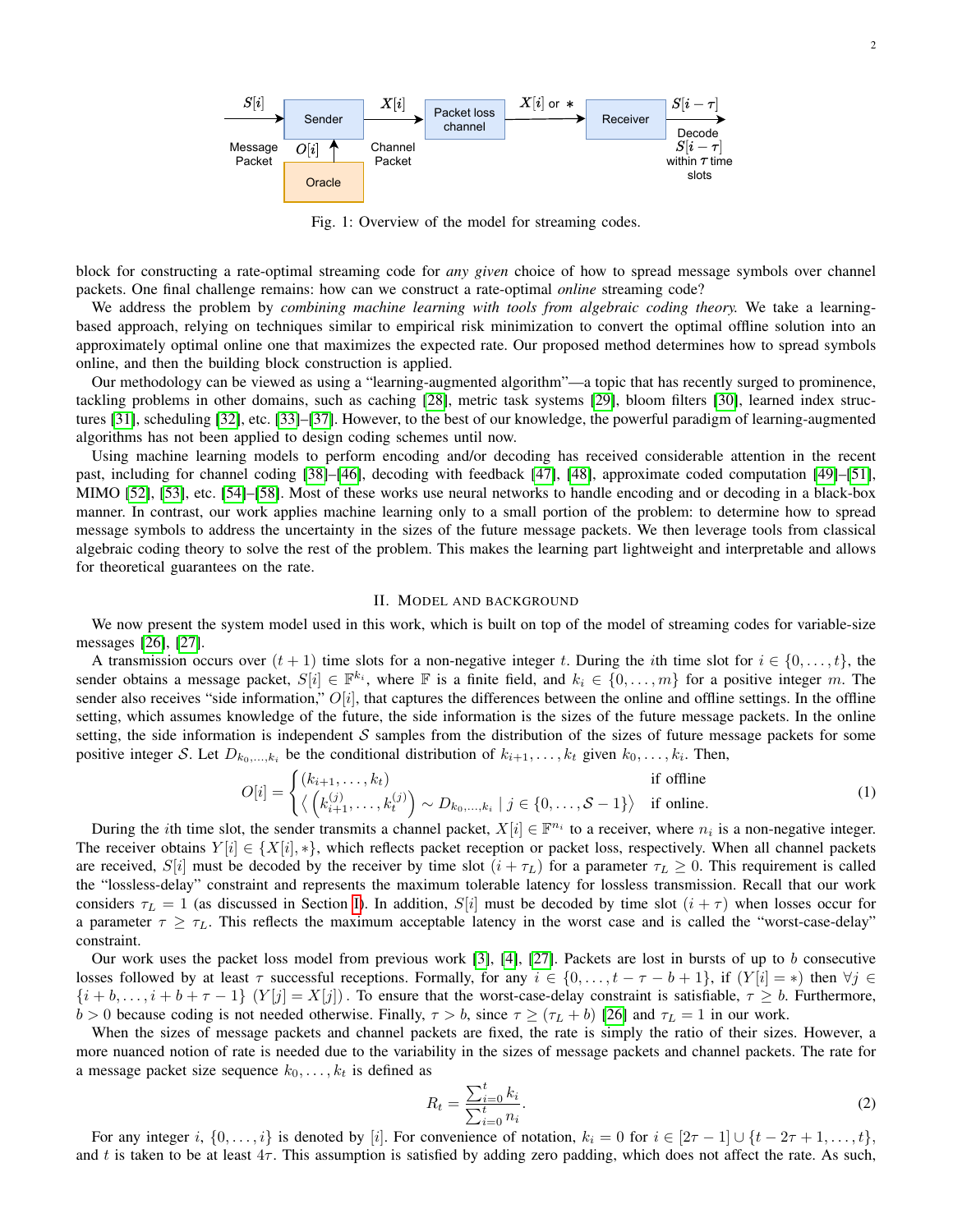<span id="page-2-1"></span>

Fig. 2: Selecting  $p_{i+\tau}$  by considering each burst starting in time slot  $j \in \{i-b+1,\ldots,i+1\}$  (shown with lightning bolts).

 $S[0], \ldots, S[2\tau-1]$  are known to be of size zero, and  $X[0], \ldots, X[2\tau-1]$  are empty. Encoding and decoding depends on the history of the transmission, which is summarized as follows.

*Definition 1 (State):* For any  $t, \tau$ , and  $i \in \{2\tau, \ldots, t\}$ , the *state* is denoted  $\mathcal{X}_i = (k_0, \ldots, k_i, X[0], \ldots, X[i-1])$ .

This section considers systematic codes for clarity, but the results also hold for general codes. To meet the lossless-delay constraint, the symbols of S[i] must be sent by time slot  $(i + \tau_L)$  (i.e., in X[i] and X[i + 1]). The "policy" of a construction, as defined below, specifies how to spread the message symbols.

*Definition 2 (Policy):* The *policy* of a construction for any  $i \in [t]$  and state  $\mathcal{X}_i$  is the number of symbols of  $S[i]$  sent in channel packet X[i]. The policy is denoted as  $\mathcal{F}_i(\mathcal{X}_i)$  (or  $f_i$  for conciseness) and lies in [k<sub>i</sub>].

For any  $i > 0$ ,  $X[i]$  comprises (a) the first  $f_i$  symbols of  $S[i]$ , (b) the final  $(k_{i-1} - f_{i-1})$  symbols of  $S[i-1]$ , and (c)  $p_i$  parity symbols, denoted as  $P[i]$ . The encoding is given by  $X[i] =$ 

$$
Enc(\mathcal{X}_i, S[i-\tau], \dots, S[i-1], S_0[i], \dots, S_{f_i-1}[i], O[i])
$$
\n<sup>(3)</sup>

for  $i \geq 2\tau$ , and  $X[i]$  is empty for  $i < 2\tau$ . This section assumes that  $X[i]$  is independent of the message symbols of  $S[i]$  sent in  $X[i+1]$  for clarity, although the results hold without this assumption. The receiver obtains  $Y[i] \in \{X[i], *\}$  depending on whether channel packet  $X[i]$  is received or dropped.<sup>[1](#page-2-0)</sup> Under lossless transmission,  $S[i]$  is available in uncoded form. Otherwise,  $S[i]$  is decoded as

<span id="page-2-3"></span>
$$
Dec(\langle Y[j], k_j, f_j \mid j \in [i + \tau] \rangle). \tag{4}
$$

The following notation is used throughout our work. A vector V has length v, comprises symbols  $(V_0, \ldots, V_{v-1})$ , and is a row vector. For any  $i \leq j \in [v-1], V_i^{\overline{j}} = (V_i, \ldots, V_j)$ .

# III. A BUILDING BLOCK CONSTRUCTION

In this section, we present a rate-optimal construction, called the " $(\tau, b, t, \langle f_i \mid i \in [t] \rangle)$  –Spread Code," for any given policies, i.e., choice of how to spread the message symbols over channel packets. Specifically, for any given  $\langle f_i | i \in [t] \rangle$ , at least  $f_i$ symbols of S[i] will be sent in X[i] under the construction for each  $i \in [t]$ .

The first  $2\tau$  channel packets are empty. For each  $i \in [t] \setminus [2\tau - 1]$ ,  $X[i]$  comprises (a) the first  $f'_i$  symbols of  $S[i]$  for some  $f'_i \geq f_i$ , (b) the final  $(k_{i-1} - f'_{i-1})$  symbols of  $S[i-1]$ , and (c)  $p_i$  parity symbols called  $P[i]$ . Next, we define  $f'_i$ ,  $p_i$ , and  $P[i]$  for any message packet size sequence,  $k_0, \ldots, k_t$ .

**Defining each**  $f'_i$  and  $p_i$ . For time slots  $i \in [2\tau-1] \cup \{t-2\tau+1,\ldots,t\}$ ,  $f'_i = k_i = 0$ . For time slots  $i \in [3\tau-1] \cup \{t-\tau+1,\ldots,t\}$ ,  $p_i = 0$ . For all  $i = 2\tau, \ldots, (t - 2\tau)$ , we define  $p_{i+\tau}$  to be as small as possible while ensuring that  $S[i]$  is decoded by time slot  $(i + \tau)$  under any lossy transmission. Specifically,  $p_{i+\tau} =$ 

$$
\max_{j \in \{i-b+1,\dots,i+1\}} \left(0, \mathbb{1}[j+b-1 \ge i+1] \left(k_i - f_i\right) + \mathbb{1}[j \le i] f_i + \sum_{l=j}^i (k_{l-1} - f'_{l-1}) + \sum_{l=j}^{i-1} f'_l - \sum_{l=j+b}^{i+\tau-1} p_l\right),\tag{5}
$$

as is illustrated in Figure [2.](#page-2-1) We then use  $p_{i+\tau}$  to define

<span id="page-2-4"></span><span id="page-2-2"></span>
$$
f_i' = \max(f_i, p_{i+\tau}).\tag{6}
$$

Constructing parity symbols. The parity symbols are defined analogously to those of the construction from [\[27\]](#page-11-2) (which builds on the construction from [\[5\]](#page-10-4)). For  $i \in \{2\tau, \ldots, t - \tau\}$ , the message symbols sent in  $X[i]$  are partitioned into (a) symbols of S[i] that are recovered during time slot  $(i + \tau)$  under a lossy transmission, and (b) symbols of S[i – 1] and S[i] that are

<span id="page-2-0"></span><sup>&</sup>lt;sup>1</sup>The receiver needs the sizes of the message packets to decode. Thus, a small header with up to  $2\sum_{j=i-b}^{i} \log(k_j) \le 2(b+1) \log(m)$  symbols containing  $(k_{i-b}, \ldots, k_i)$  is added to the header of  $X[i]$ .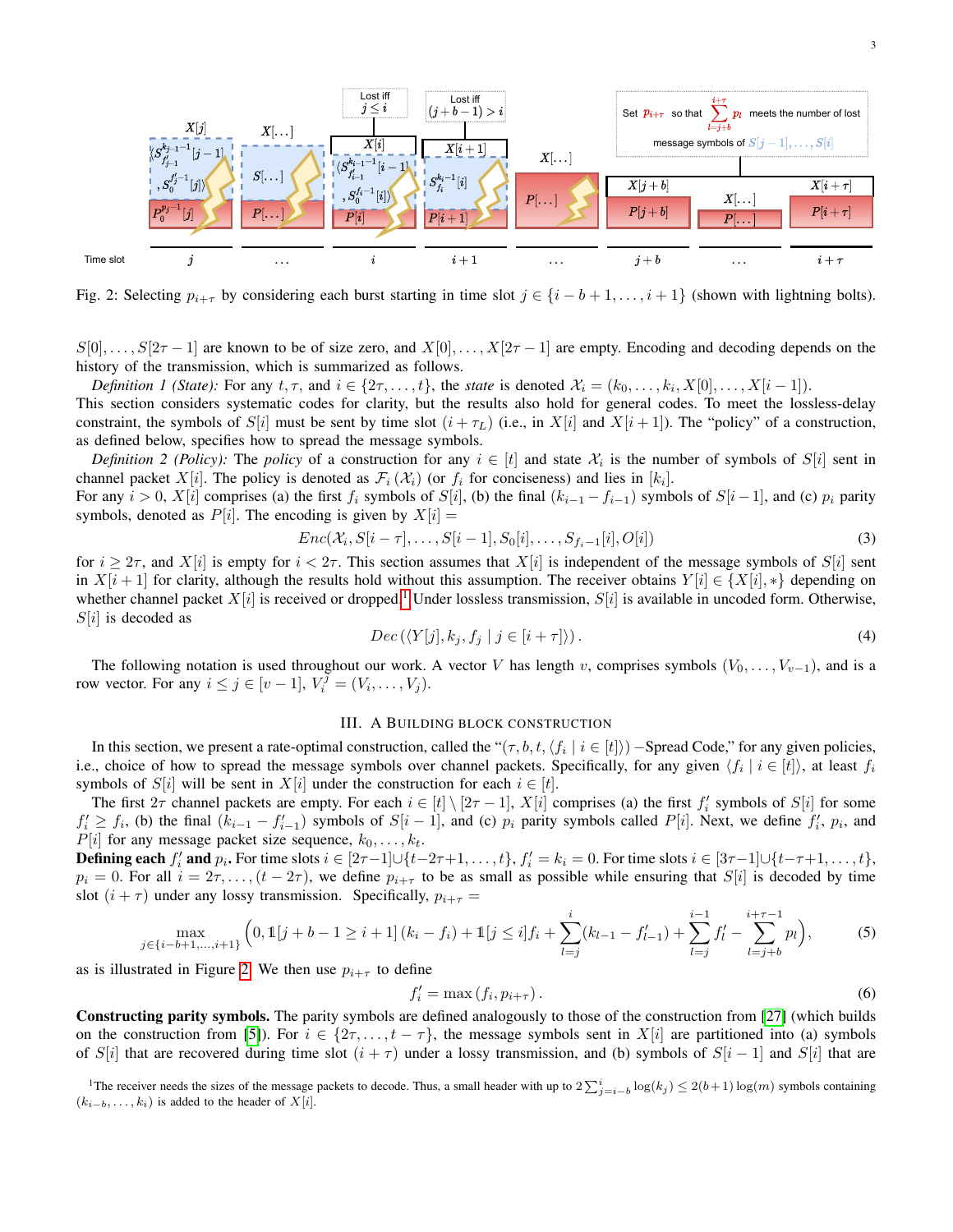<span id="page-3-0"></span>
$$
\frac{W_{2m((i-\tau)\mod\tau)}^{2m((i-\tau)\mod\tau)+2m-1}[i]}{W_{2m(j\mod\tau)}^{2m(j\mod\tau)+2m-1}[i]} \dots \underbrace{W_{2m(j\mod\tau)}^{2m(j\mod\tau)+2m-1}[i]}_{\begin{subarray}{c}\scriptstyle l=1\quad\text{odd}\quad r\end{subarray}}\dots \underbrace{W_{2m((i-1)\mod\tau)}^{2m((i-1)\mod\tau)+2m-1}[i]}_{\begin{subarray}{c}\scriptstyle l=1\quad\text{odd}\quad r\end{subarray}}
$$

Fig. 3: Defining W[i] by placing the symbols of  $V[i - \tau]$  in positions  $2m(j \mod \tau), \ldots, (2m(j \mod \tau) + v_j - 1)$  for  $j \in$  $\{i - \tau, \ldots, i - 1\}$ . The remaining positions are filled with 0's.

recovered by time slot  $(i - 1 + \tau)$  under a lossy transmission. The two components are of sizes  $u_i$  and  $v_i$  and are denoted as  $U[i]$  and  $V[i]$ , respectively. Thus,  $X[i] = (U[i], V[i], P[i])$ , where

$$
U[i] = S_0^{p_{i+\tau}-1}[i] \tag{7}
$$

$$
V[i] = (S_{p_{i+\tau}}^{k_i - f'_i - 1}[i], S_{f'_{i-1}}^{k_{i-1}-1}[i-1])
$$
\n(8)

<span id="page-3-8"></span>
$$
P[i] = U[i - \tau] + P^{(v)}[i].
$$
\n(9)

Each symbol of  $P^{(v)}[i]$  is a linear combination of the symbols of  $(V[i - \tau], \ldots, V[i-1])$ , where the linear equations are chosen using a  $(2m\tau) \times (2m\tau)$  Cauchy matrix, A, as follows. Let  $W[i]$  be a length  $2m\tau$  vector where positions  $2m(j \mod 2m)$  $\tau$ ,..., $(2m(j \mod \tau) + 2m - 1)$  comprise  $V[j]$  followed by  $(2m - v_j)$  0's for  $j \in \{i - \tau, \ldots, i - 1\}$ , as is illustrated in Figure [3.](#page-3-0) Finally, we define

<span id="page-3-7"></span><span id="page-3-5"></span><span id="page-3-4"></span>
$$
P^{(v)}[i] = W[i]A_{(i)},\tag{10}
$$

where  $A_{(i)}$  is A restricted to columns  $2m(i \mod 7), \ldots, (2m(i \mod 7) + p_i - 1)$ . The  $(\tau, b, t, \langle f_i | i \in [t] \rangle)$  – Spread Code is shown recovering a burst in Figure [4.](#page-4-0)

**Decoding.** For  $i \in [t]$ ,  $S[i]$  is decoded (a) from  $X[i]$  and  $X[i + 1]$  under lossless conditions, and (b) by solving a system of linear equations corresponding to the symbols of  $S[i - \tau], \ldots, S[i - 1], Y[i], \ldots, Y[i + \tau]$  when losses occur.

Next, we show that the  $(\tau, b, t, \langle f_i \mid i \in [t] \rangle)$  – Spread Code meets the lossless-delay and worst-case-delay constraints.

*Lemma 1:* For any parameters  $(\tau, b)$ , an arbitrary message packet size sequence  $k_0, \ldots, k_t$ , and any policy  $f_i$  for  $i \in [t]$ , the  $(\tau, b, t, \langle f_i | i \in [t] \rangle)$  – Spread Code satisfies the lossless-delay constraint and worst-case-delay constraint.

*Proof:* For any  $i \in [t-1]$ ,  $S[i] = (S_0^{f'_i-1}[i], S_{f'_i}^{k_i-1}[i])$ , where  $S_0^{f'_i-1}[i]$  is sent in  $X[i]$ , and  $S_{f'_i}^{k_i-1}[i]$  is sent in  $X[i+1]$ . For  $S[t]$ ,  $k_t = 0$  is known. Thus, the lossless-delay constraint is met.

Next, we show that the worst-case-delay is satisfied for any burst. Satisfaction is immediate if the burst starts after  $(t - \tau$  $b+1$ ), since  $k_{t-\tau-b} = 0, \ldots, k_t = 0$  is known. Otherwise, suppose  $X[i], \ldots, X[i+b-1]$  are lost for some  $i \in [t-\tau-b+1]$ . We assume that  $i \geq 2\tau$ , since  $k_0 = 0, \ldots, k_{2\tau-1} = 0$  is known, and no symbols are sent in  $X[0], \ldots, X[2\tau-1]$ . Each  $P^{(v)}[i + b] = (P[i + b] - U[i + b - \tau]), \ldots, P^{(v)}[i + \tau - 1] = (P[i + \tau - 1] - U[i - 1])$  is known.

We show that enough parity symbols are received after the burst by time slot  $(i + \tau - 1)$  to recover  $V[i], \ldots, V[i + b - 1]$ as follows:

$$
f_{i+b-1} + \sum_{j=i}^{i+b-1} (k_{j-1} - f'_{j-1}) + \sum_{j=i}^{i+b-2} f'_{j} \le \sum_{j=i+b}^{i+b+\tau-1} p_{j}
$$
(11)

$$
\sum_{j=i}^{i+b-1} (k_{j-1} - f'_{j-1} + f'_j) \le \sum_{j=i+b}^{i+b+\tau-1} p_j
$$
\n(12)

$$
\sum_{j=i}^{i+b-1} v_j + u_j \le \sum_{j=i+b}^{i+b+\tau-1} p_j \tag{13}
$$

<span id="page-3-6"></span><span id="page-3-3"></span><span id="page-3-2"></span><span id="page-3-1"></span>
$$
\sum_{j=i}^{i+b-1} v_j \le \sum_{j=i+b}^{i+\tau-1} p_j,\tag{14}
$$

where Eq. [\(11\)](#page-3-1) follows from Eq. [\(5\)](#page-2-2), Eq. [\(12\)](#page-3-2) follows from (a)  $f'_{i+b-1} = f_{i+b-1}$ , or (b) combining  $f'_{i+b-1} = p_{i+b-1+\tau}$  with Eq.  $(5)$  to show i.

$$
\sum_{j=i}^{i+b-1} (k_{j-1} - f'_{j-1}) + \sum_{j=i}^{i+b-2} f'_{j} = k_{i-1} - f'_{i-1} + \sum_{j=i}^{i+b-2} k_{j} \le \sum_{j=i+b}^{i+b+\tau-2} p_{j},
$$

Eq. [\(13\)](#page-3-3) follows from Eqs. [\(7\)](#page-3-4) and [\(8\)](#page-3-5), and Eq. [\(14\)](#page-3-6) follows from Eqs. [\(7\)](#page-3-4) and [\(9\)](#page-3-7).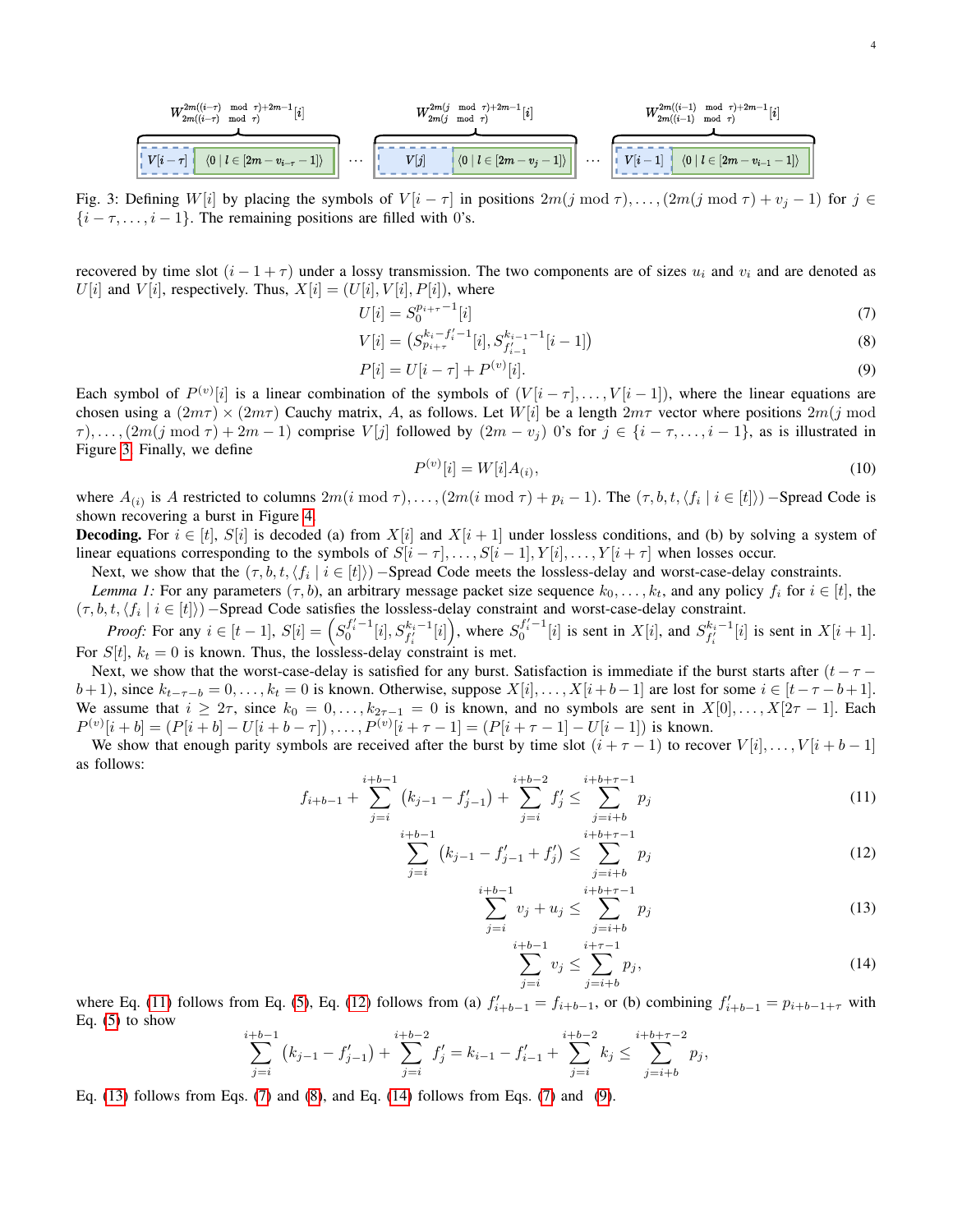<span id="page-4-0"></span>

Fig. 4: An example of how the  $(\tau, b, t, \langle f_i \mid i \in [t])$  – Spread Code recovers a burst of length b starting in time slot  $(i + 1)$ .

Next, we show that  $P[i + b], \ldots, P[i + \tau - 1]$  suffice to recover  $V[i], \ldots, V[i + b - 1]$  Recall that  $P^{(v)}[j] = W[j]A_{(j)}$  for  $j \in \{i + b, \ldots, i + \tau - 1\}$ , where  $W[j]$  contains  $V[l]$  in positions

$$
I^{(i,j)} = \bigcup_{l \in \{i,\ldots,i+b-1\}} \{2m(l \bmod \tau),\ldots,(2m(l \bmod \tau) + v_l - 1)\},\
$$

as defined in Eq. [\(10\)](#page-3-8) and illustrated in Figure [3.](#page-3-0) Let  $W'[j]$  be the vector of length  $2m\tau$  with (a) 0's in positions in  $I^{(i,j)}$ , (b)  $W_r[j]$  for positions  $r \in [2m\tau - 1] \setminus I$ . The receiver can compute  $W'[j]$  and use it to determine  $P^*[j] = (P^{(v)}[j] - W'[j]A_{(j)})$ . Let  $l_0 = i, \ldots, l_{b-1} = (i + b - 1)$ , and  $r = \arg \min_{l \in \{i, \ldots, i+b-1\}} (l \mod \tau)$ . Let  $l'_0 = (i + b), \ldots, l_{\tau-b-1} = (i + \tau - 1)$ , and  $r' = \arg \min_{l \in \{i+b,\dots,i+\tau-1\}} (l \mod \tau)$ . Then

$$
\begin{bmatrix}\nP^*[l'_{r'-(i+b)}]^T \\
\vdots \\
P^*[l'_{r-b-1}]^T \\
P^*[l'_{0}]^T \\
\vdots \\
P^*[l'_{r'-(i+b)-1}]^T\n\end{bmatrix} = \begin{bmatrix}\nV[l_{(r-i)}]^T \\
\vdots \\
V[l_{b-1}]^T \\
V[l_{0}]^T \\
\vdots \\
V[l_{(r-i)-1}]^T\n\end{bmatrix} A'_{(i)},
$$
\n(15)

where T means transpose, and  $A'_{(i)}$  is a submatrix of a Cauchy matrix of dimensions  $\left(\sum_{j=i}^{i+b-1} v_j\right) \times \left(\sum_{j=i+b}^{i+\tau-1} p_j\right)$ . As such,  $A'_{(i)}$  is full rank, allowing the receiver to solve for  $V[i], \ldots, V[i+b-1]$ .

Finally, for  $j = i, \ldots, (i + b - 1)$ , the receiver uses the symbols of  $V[j], \ldots, V[j + \tau - 1]$  to compute  $P^{(v)}[j + \tau]$ , yielding  $U[j] = (P[j + \tau] - P^{(v)}[j + \tau])$ . As  $S[j]$  is sent over  $V[j], U[j]$ , and  $V[j + 1]$ , it is recovered by time slot  $(j + \tau)$ . Next, we provide a lower bound on the number of parity symbols sent by any streaming code that satisfies the lossless-delay

and worst-case-delay constraints. The bound is illustrated in Figure [5](#page-5-0)

<span id="page-4-1"></span>*Lemma 2:* Consider any  $\tau, t, b$ , and any streaming code that satisfies the lossless-delay and worst-case-delay constraints. Suppose for  $l \in [t]$ , the construction sends  $p_l^{\dagger}$  parity symbols and uses policy  $f_l$ . For any  $i \in \{3\tau, \dots, t\}$  and  $j \in \{i - \tau - b + \tau, j\}$  $1, \ldots, i - \tau + 1$ , the number of parity symbols satisfies

$$
-f_{j-1} - \mathbb{1}[j+b-1 = i-\tau](k_{i-\tau} - f_{i-\tau}) + \sum_{l=j-1}^{i-\tau} k_l \le \sum_{l=j+b}^{i} p_l^{\dagger}.
$$
 (16)

*Proof:* Suppose  $X[j], \ldots, X[j + b - 1]$  are lost. Due to the worst-case-delay constraint,  $S[j - 1], \ldots, S[i - \tau]$  must be recovered by time slot *i*. Thus,  $\sum_{l=j-1}^{i-\tau} k_l$  symbols need to be decoded. Because the message packets are independent, the symbols of  $X[0], \ldots, X[j-2]$  contain no information about  $S[j-1], \ldots, S[i-\tau]$ . By definition of encoding (that is, Eq. [\(3\)](#page-2-3)),  $X[j-1]$  contains  $f_{j-1}$  symbols of  $S[j-1]$ , no additional information about  $S[j-1]$ , and no information about  $S[j], \ldots, S[i-\tau]$ . When  $(j+b-1) == (i-\tau)$ ,  $X[i-\tau+1]$  is received, and its message symbols include  $(k_{i-\tau}-f_{i-\tau})$ symbols of  $S[i - \tau]$ . The remaining message symbols of  $X[j + b], \ldots, X[i]$  correspond to  $S[i - \tau + 1], \ldots, S[i]$  and cannot be used to recover  $S[j-1], \ldots, X[i-\tau]$  (independence of message packets). Altogether,

$$
-f_{j-1} - \mathbb{1}[j+b-1 = i - \tau](k_{i-\tau} - f_{i-\tau}) + \sum_{l=j-1}^{i-\tau} k_l
$$

symbols corresponding to  $S[j-1], \ldots, S[i-\tau]$  need to be recovered by time slot i. These symbols can only be recovered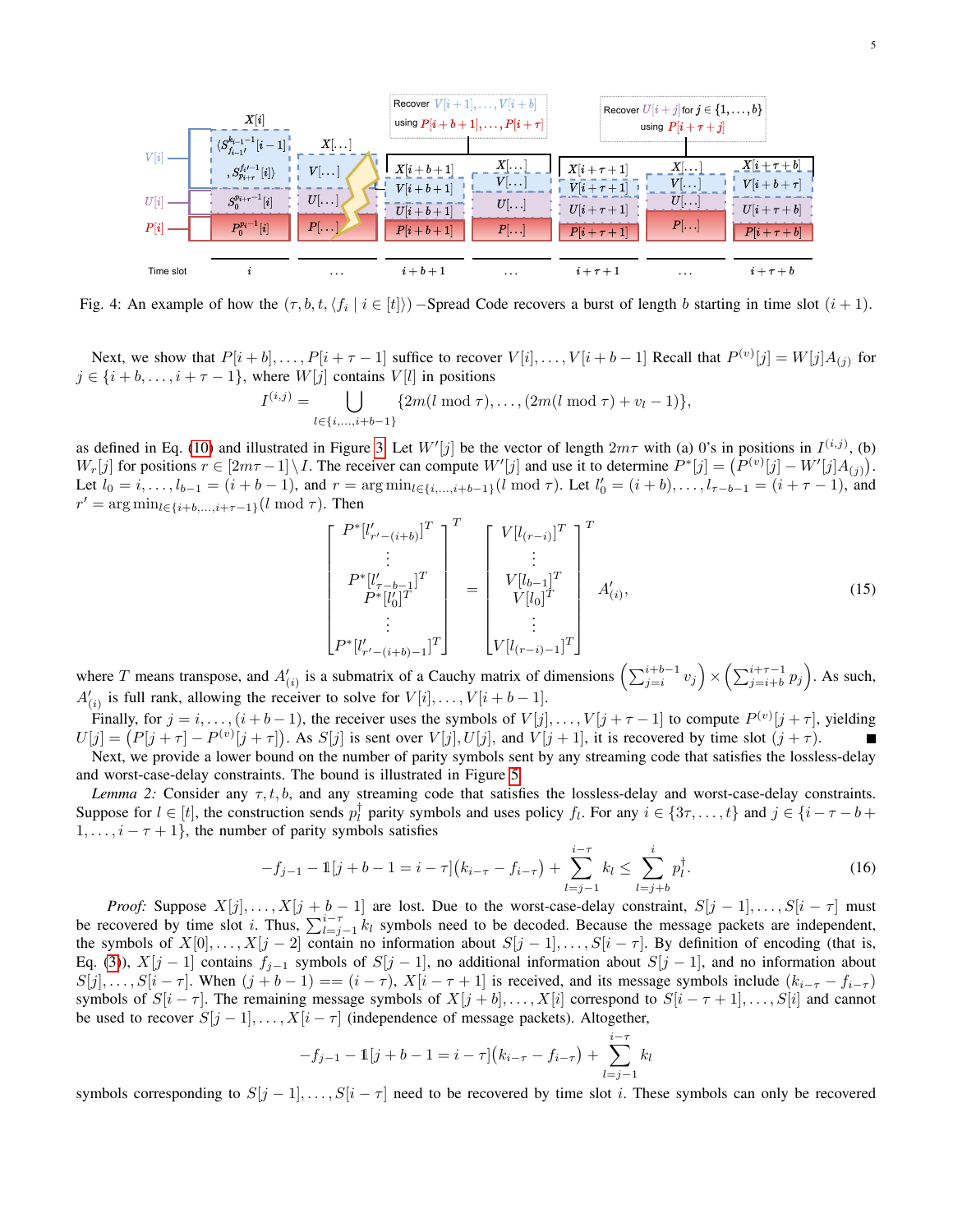<span id="page-5-0"></span>

Fig. 5: Illustration of the bound on the number of symbols sent under any streaming code satisfying the delay constraints. For any  $i \in \{3\tau, \ldots, t\}$  and  $j \in \{i - \tau - b + 1, \ldots, i - \tau + 1\}$ ,  $S[j - 1], \ldots, S[i - \tau]$  are recovered by time slot i when a burst of length b starting in time slot j (shown with lightning bolts), under the relaxation of receiving the lost symbols of  $S[i - \tau + 1], \ldots, S[j + b - 1]$  (boxes with thick black outline).

using the parity symbols of  $X[j + b], \ldots, X[i]$ , of which there are

<span id="page-5-7"></span>
$$
\sum_{l=j+b}^{i} p_l^{\dagger}.
$$

The symbols of message packets are drawn uniformly at random from the underlying field. Thus, the total number of parity symbols must match the number of message symbols to be decoded.

We show the rate of the  $(\tau, b, t, \langle f_i \mid i \in [t])$  – Spread Code matches that of any streaming code with policy  $f_i$  for  $i \in [t]$ . *Lemma 3:* For any  $\tau, t, b$ , and message packet size sequence  $k_0, \ldots, k_t$ , the  $(\tau, b, t, \langle f_i | i \in [t] \rangle)$  – Spread Code matches the rate of any streaming code with policy  $f_i$  for  $i \in [t]$  that satisfies the lossless-delay and worst-case-delay constraints.

*Proof:* Under the  $(\tau, b, t, \langle f_i | i \in [t] \rangle)$  –Spread Code,  $\sum_{l=0}^{t} (k_l + p_l)$  symbols are sent. Consider any streaming code construction that satisfies the lossless-delay and worst-case-delay constraints, and for each  $i \in [t]$ , employs policy  $f_i$  and sends  $p_i^{\dagger}$  parity symbols. This streaming code construction sends  $\sum_{l=0}^{t} (k_l + p_l^{\dagger})$  symbols in total.

We show by induction on  $i = 0, \ldots, t$  that  $\sum_{l=0}^{i} p_l \leq \sum_{l=0}^{i} p_l^{\dagger}$ . The base case holds for  $j < 3\tau$  because  $p_0 = 0, \ldots, p_{3\tau-1} =$ 0. For the inductive hypothesis, we note for all  $j < i$ :

<span id="page-5-6"></span><span id="page-5-5"></span><span id="page-5-4"></span><span id="page-5-3"></span><span id="page-5-2"></span><span id="page-5-1"></span>
$$
\sum_{l=0}^{j} p_l \le \sum_{l=0}^{j} p_l^{\dagger}.
$$
\n(17)

In the inductive step, consider  $i = 3\tau, \ldots, t - \tau$ . By Eq. [\(17\)](#page-5-1), the proof holds if  $p_i \le p_i^{\dagger}$ . Otherwise,  $p_i > p_i^{\dagger} \ge 0$ . Due to Eq. [\(17\)](#page-5-1), we only need to show for  $j \leq i$  that  $\sum_{l=j}^{i} p_l \leq \sum_{l=j}^{i} p_l^{\dagger}$ .

Let  $i_* = (i - \tau)$ . By Eq. [\(5\)](#page-2-2), there exists  $j_* \in \{i_* - b + 1, \ldots, i_* + 1\}$  (specifically, taking  $j_*$  as the value of j used to define  $p_i$ ) such that

$$
\sum_{l=j_*+b}^{i} p_l = \tag{18}
$$

$$
\sum_{l=j_{*}+b}^{i_{*}+\tau} p_{l} = \mathbb{1}[j_{*}+b-1 \geq i_{*}+1] \left(k_{i_{*}}-f_{i_{*}}\right)+\mathbb{1}[j_{*} \leq i_{*}]f_{i_{*}} + \sum_{l=j_{*}}^{i_{*}} (k_{l-1}-f'_{l-1})+\sum_{l=j_{*}}^{i_{*}-1} f'_{l}
$$
(19)

$$
= -1[j_* = i_* + 1]f_{j_*-1} - 1[j_* > (i_* + 1)]f'_{j_*-1} - 1[j_* + b - 1 = i_*](k_{i_*} - f_{i_*}) + \sum_{l=j_*-1}^{i_*} k_l
$$
(20)

$$
= -f'_{j_{*}-1} - \mathbb{1}[j_{*} + b - 1 = i_{*}](k_{i_{*}} - f_{i_{*}}) + \sum_{l=j_{*}-1}^{i_{*}} k_{l}
$$
\n(21)

$$
= -f'_{j_{*}-1} - 1[j_{*} + b - 1 = i - \tau] (k_{i-\tau} - f_{i-\tau}) + \sum_{l=j_{*}-1}^{i-\tau} k_{l}
$$
\n(22)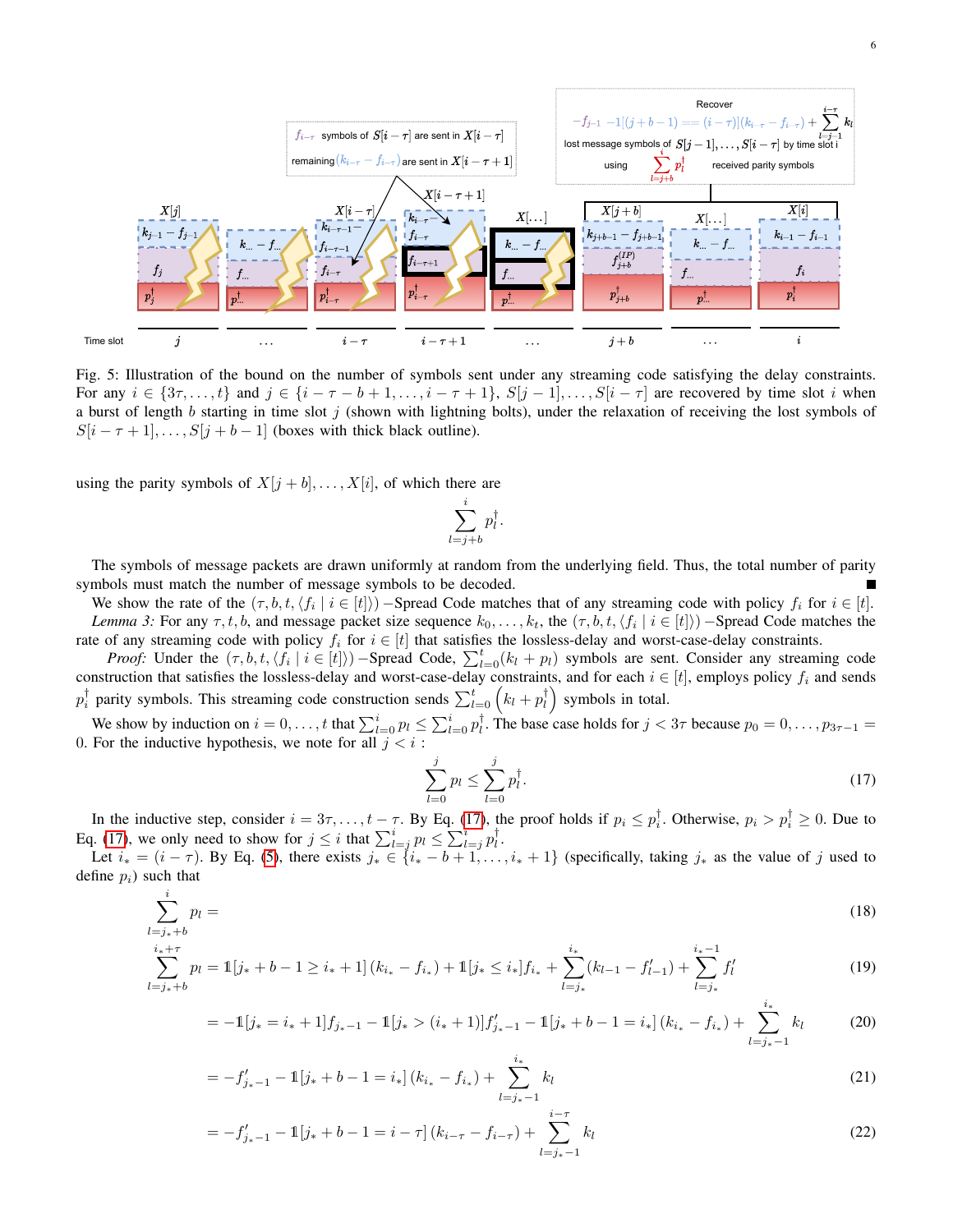<span id="page-6-3"></span>

Fig. 6: Modeling the transmission and constraints using the variables of the integer program. For any  $i \in \{3\tau, \ldots, t - \tau\}$  and burst (lightning bolts) of length b starting in  $j \in \{i - \tau - b + 1, \ldots, i - \tau + 1\}$ ,  $S[j - 1], \ldots, S[i - \tau]$ , are recovered by time slot j under the relaxation of receiving the lost symbols of  $S[i - \tau + 1], \ldots, S[j + b - 1]$  (boxes with thick black outline).

$$
\leq -f_{j_{*}-1} - 1[j_{*} + b - 1 = i - \tau](k_{i-\tau} - f_{i-\tau}) + \sum_{l=j_{*}-1}^{i-\tau} k_{l}.
$$
\n(23)

Eq. [\(19\)](#page-5-2) follows from the fact that  $i_* = (i - \tau)$  and Eq. [\(5\)](#page-2-2). Eq. [\(20\)](#page-5-3) follows from rearranging terms. Eq. [\(21\)](#page-5-4) is immediate if  $j_* > i_*$  and otherwise follows from  $p_{i_*+\tau} \leq f_{i_*}$  (by  $j_* > i_*$  and Eq. [\(5\)](#page-2-2)) leading to  $f'_{i_*} = f_{i_*}$  (by Eq. [\(6\)](#page-2-4)). Eq. [\(22\)](#page-5-5) follows from substituting  $i_* = (i - \tau)$ . Eq. [\(23\)](#page-6-0) follows from Eq. [\(6\)](#page-2-4).

By Lemma [2,](#page-4-1)

<span id="page-6-1"></span>
$$
\sum_{l=j_{*}+b}^{i} p_{l}^{\dagger} \geq -f_{j_{*}-1} - \mathbb{1}[j_{*}+b-1=i-\tau](k_{i-\tau}-f_{i-\tau}) + \sum_{l=j_{*}-1}^{i-\tau} k_{l}.
$$
 (24)

Combining Eqs. [\(18\)](#page-5-6), [\(23\)](#page-6-0) and [\(24\)](#page-6-1) leads to

<span id="page-6-2"></span><span id="page-6-0"></span>
$$
\sum_{l=j_{*}+b}^{i} p_{l}^{\dagger} \ge \sum_{l=j_{*}+b}^{i} p_{l}.
$$
\n(25)

Applying Eq. [\(17\)](#page-5-1) (for  $j = j_* + b - 1$ ) to Eq. [\(25\)](#page-6-2) leads to

$$
\sum_{l=0}^{j_*+b-1} p_l^{\dagger} + \sum_{l=j_*+b-1}^{i} p_l^{\dagger} = \sum_{l=0}^{i} p_l^{\dagger} \ge \sum_{l=0}^{j_*+b-1} p_l + \sum_{l=j_*+b-1}^{i} p_l = \sum_{l=0}^{i} p_l,
$$
\n(26)

proving the inductive step for  $l \in \{3\tau, \ldots, t - \tau\}$ . Recall that  $p_{t-\tau+1} = 0, \ldots, p_t = 0$ , leading to

$$
\sum_{l=0}^{t} p_l^{\dagger} \ge \sum_{l=0}^{t-\tau} p_l^{\dagger} \ge \sum_{l=0}^{t-\tau} p_l = \sum_{l=0}^{t} p_l.
$$

The  $(\tau, b, t, \langle f_i | i \in [t] \rangle)$  –Spread Code sends  $\sum_{l=0}^{t} (k_l + p_l)$  symbols, which is no more than the number sent under the alternative construction (i.e.,  $\sum_{l=0}^{t} (k_l + p_l^{\dagger})$ ).

## IV. OFFLINE-OPTIMAL STREAMING CODES

In this section, we design the first rate-optimal offline construction for the setting of  $\tau_L = 1$ . We build the construction with two steps for an arbitrary message packet size sequence,  $k_0, \ldots, k_t$ . First, we design an integer program (IP) to use constraints to model satisfying the lossless-delay and Lemma [2.](#page-4-1) The IP determines the optimal policy for each time slot:  $\langle f_i | i \in [t] \rangle$ , as is illustrated in Figure [6.](#page-6-3) Second, we employ the  $(\tau, b, t, \langle f_i \mid i \in [t])$  – Spread Code given the polices. The objective function of the integer program is to minimize the total number of parity symbols transmitted, which maximizes the rate.

Next, we introduce Algorithm [1](#page-7-0) to determine an optimal policy,  $f_i$ , for each time slot  $i \in [t]$  and then verify that the  $(\tau, b, t, \langle f_i | i \in [t] \rangle)$  – Spread Code is rate optimal.

*Theorem [1](#page-7-0):* For any  $(\tau, b, t)$  and message packet size sequence  $k_0, \ldots, k_t$ , suppose Algorithm 1 outputs  $\langle f_i | i \in [t] \rangle$ . Then the  $(\tau, b, t, \langle f_i \mid i \in [t] \rangle)$  – Spread Code is rate optimal.

*Proof:* Due to Lemma [3,](#page-5-7) the rate of the  $(\tau, b, t, \langle f_i | i \in [t] \rangle)$  – Spread Code is the same as a construction that for  $i \in [t]$ employs the policy  $f_i$  and sends  $p_i^{(IP)}$  parity symbols in  $X[i]$ . We will show that no coding scheme can send fewer than  $\sum_{i=0}^{t} p_i^{(IP)}$  parity symbols.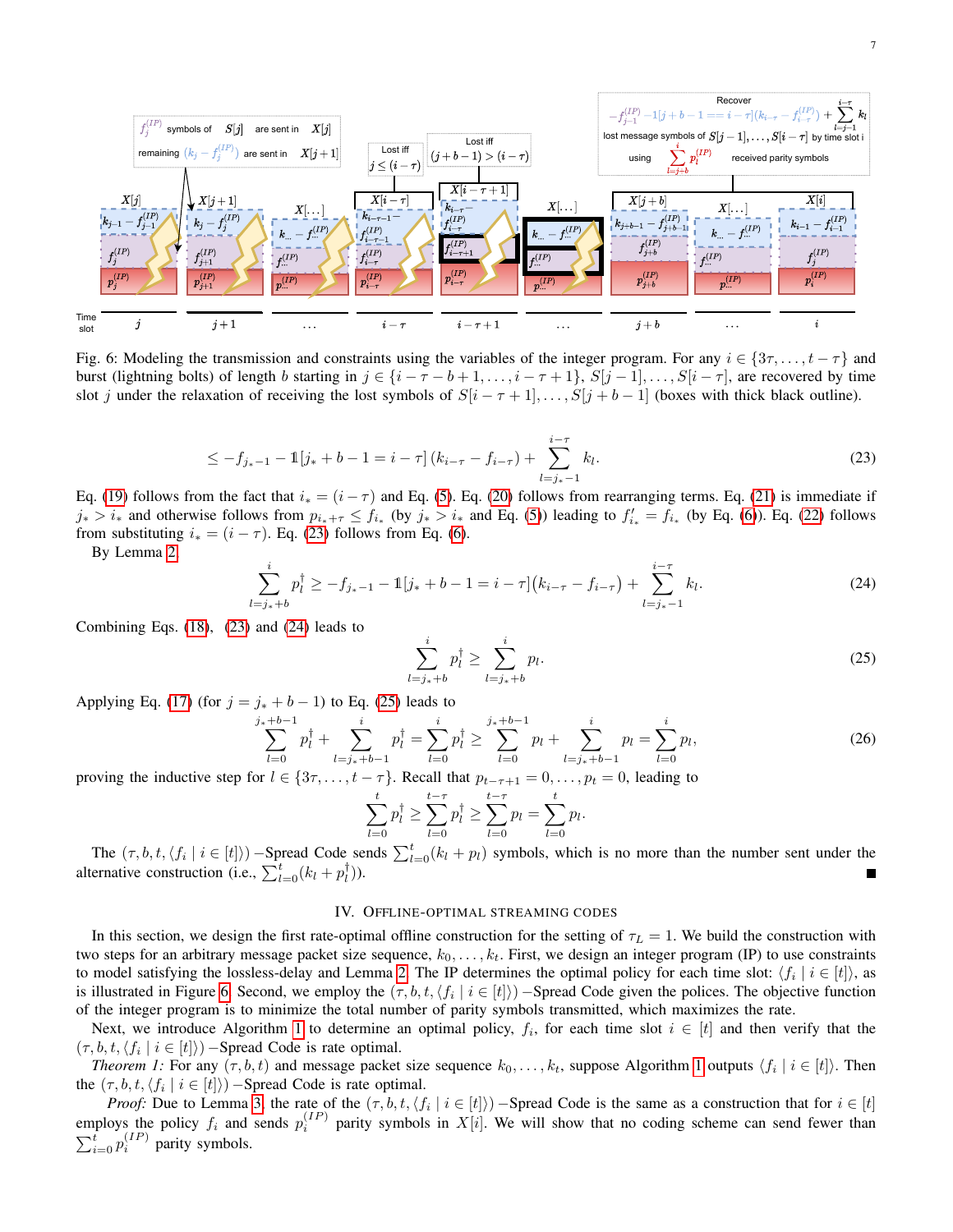# <span id="page-7-0"></span>Algorithm 1 Computes  $\langle f_i | i \in [t] \rangle$  for which the  $(\tau, b, t, \langle f_i | i \in [t] \rangle)$  – Spread Code matches the offline-optimal-rate.

**Input:** 
$$
(\tau, b, t, k_0, ..., k_t)
$$
  
\nMinimize  $\sum_{i=0}^{t} p_i^{(IP)}$  subject to  
\n•  $\forall i \in [t], f_i^{(IP)} \ge 0, f_i^{(IP)} \le k_i, p_i^{(IP)} \ge 0.$   
\n•  $\forall i \in \{3\tau, ..., t - \tau\}, j \in \{i - \tau - b + 1, ..., i - \tau + 1\},$   
\n
$$
-f_{j-1}^{(IP)} - \mathbb{1}[j + b - 1 = i - \tau] \left(k_{i-\tau} - f_{i-\tau}^{(IP)}\right) + \sum_{l=j-1}^{i-\tau} k_l \le \sum_{l=j+b}^{i} p_l^{(IP)}
$$

<span id="page-7-1"></span>**Output:**  $\langle f_i | i \in [t] \rangle$ 



Fig. 7: Illustration of the  $(\tau, b, t)$ –Spread ML Code. A learning-based approach is used to determine a policy,  $f_i^{(\epsilon)}$ , during the *i*th time slot, which is then used by the  $(\tau, b, t, \left\langle f_i^{(\epsilon)} \mid i \in [t] \right\rangle)$  -Spread Code.

An arbitrary rate-optimal construction must satisfy the first constraint because for all  $i \in [t]$  between 0 and  $k_i$  symbols of  $S[i]$  are sent in  $X[i]$  along with a non-negative number of parity symbols. The construction must satisfy the second constraint due to Lemma [2.](#page-4-1) Using each policy of this rate-optimal construction along with the number of parity symbols it sends is a valid solution to the integer program. Correctness follows from minimization.

Although Algorithm [1](#page-7-0) applies to the entire message packet size sequence, it is trivial to modify the algorithm to apply to the remainder of a transmission after channel packets  $X[0], \ldots, X[l]$  have been sent for some  $l \in [t]$ . This involves adding constraints for all  $j \in [l]$  (a)  $f_j^{(IP)} = f_j$  and (b)  $p_j^{(IP)} = p_j$ . We call the modified algorithm "Algorithm 2."

*Corollary 1:* For any  $(\tau, b, t)$ , message packet size sequence  $k_0, \ldots, k_t$ , and  $l \in [t - \tau]$ , suppose that for all  $j \in [l]$ , policy  $f_j$ was used and  $p_j$  parity symbols were sent in  $X[j]$ , and Algorithm 2 outputs  $\langle f_i \mid i \in [t] \rangle$ . Then the  $(\tau, b, t, \langle f_i \mid i \in [t] \rangle)$  –Spread Code attains the best possible rate given the prior transmission of  $X[0], \ldots, X[l]$ .

## V. LEARNING-BASED ONLINE STREAMING CODES

We now present an online code construction, dubbed the " $(\tau, b, t)$ –Spread ML Code," whose expected rate is within  $\epsilon$  of the online-optimal-rate. The construction uses a learning-based approach to specify the policy of spreading the symbols of  $S[i]$ , denoted  $f_i^{(\epsilon)}$ , for each  $i \in [t]$ , and then applies the  $(\tau, b, t, \langle f_i^{(\epsilon)} | i \in [t] \rangle)$  – Spread Code, as is shown at a high level in Figure [7.](#page-7-1)

To determine how to spread message symbols, we use the side information of  $S$  samples the distribution of the sizes of the future message packets, which was defined in Eq. [\(1\)](#page-1-1) as  $\langle (k_{i+1}^{(j)},...,k_t^{(j)}) \sim D_{k_0,...,k_i} | j \in \{0,...,S-1\} \rangle$ . We use a similar technique to empirical risk minimization over the S samples to set  $f_i^{(\epsilon)}$  to the value leading to lowest expected number of symbols being sent by a rate-optimal offline code. Specifically, for any  $i = 0, \ldots, t, j \in [S-1]$  and  $l \in [k_i]$ , let

<span id="page-7-2"></span>
$$
z_{i,j,l} = \sum_{r=i}^{t} p_r^{(IP)},
$$

where  $p_i^{(IP)}, \ldots, p_t^{(IP)}$  are variables used by the IP of Algorithm 2 given  $X[0], \ldots, X[i-1]$ , and  $f_i^{(IP)} = l$ . Then

$$
f_i^{(\epsilon)} = \arg\min_{l \in [k_i]} \frac{1}{S - 1} \sum_{j \in [S - 1]} z_{i,j,l}.
$$
 (27)

We demonstrate how  $f_i^{(\epsilon)}$  is defined in Figure [8.](#page-8-0)

The key observation to interpret the choice of  $f_i^{(\epsilon)}$  is that the number of parity symbols sent corresponding to message packet  $S[i]$ , namely  $p_{i+\tau}$ , is monotonically non-decreasing as  $f_i^{(\epsilon)}$  increases. Thus, smaller values of  $f_i^{(\epsilon)}$  lead to smaller values of  $p_{i+\tau}$ , which exploits the parity symbols already sent before time slot  $(i+\tau)$ . This strategy is effective when the next several message packets are likely small. Therefore, a small  $P[i + \tau]$  suffices to ensure that the next several message packets are recovered when some of  $X[i+2], \ldots, X[i+\tau-1]$  are lost. In contrast, larger values of  $f_i^{(\epsilon)}$  promote larger values of  $p_{i+\tau}$ ,

.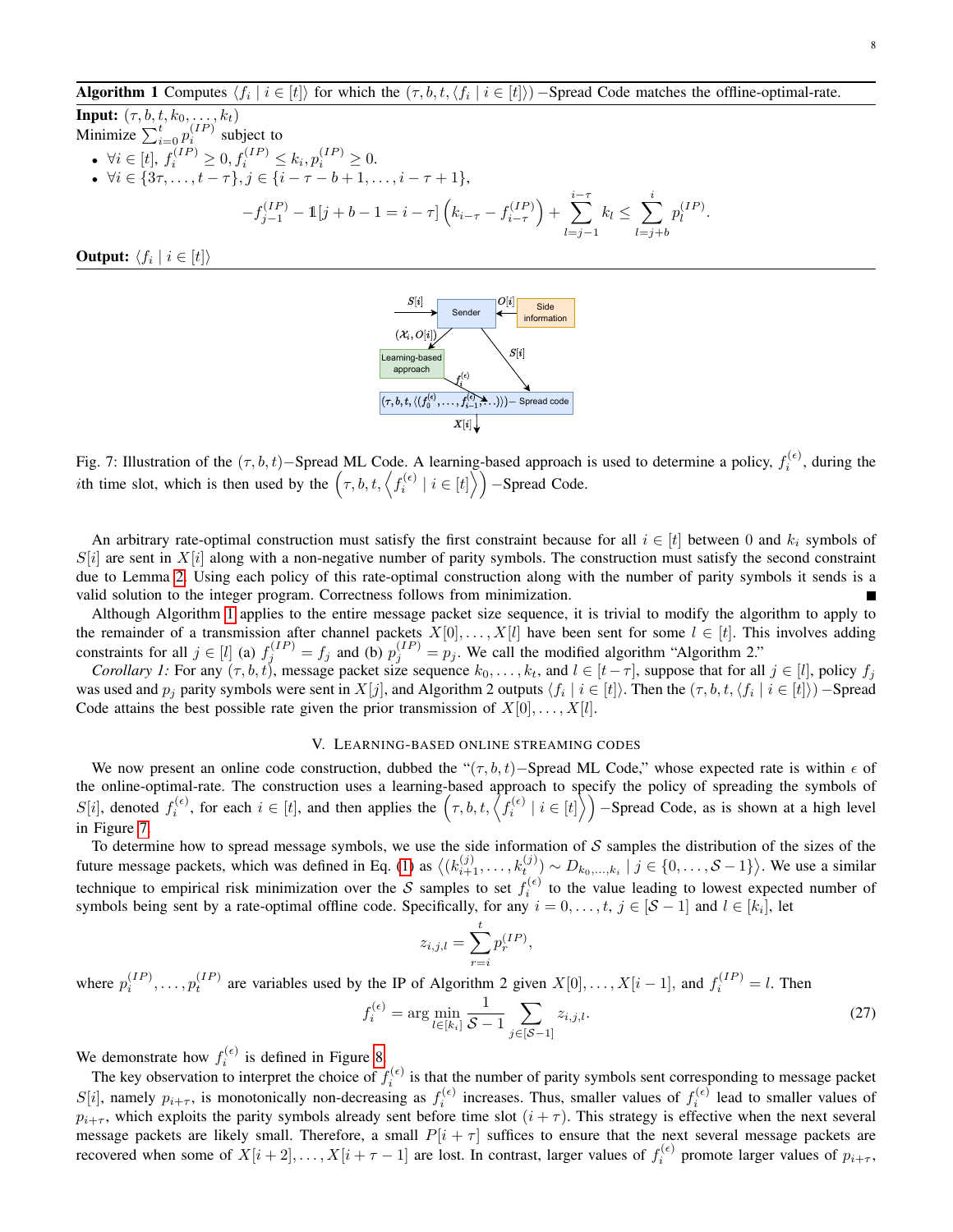

<span id="page-8-1"></span><span id="page-8-0"></span>Fig. 8: Illustration of the learning-based approach (green) to determine how to spread message symbols.

which is suitable when the next several message packets are likely to be large. Hence, a large  $P[i + \tau]$  will not go to waste even if a burst starts after receiving  $S[i]$ .

To show that the  $(\tau, b, t)$ −Spread ML Code is approximately rate optimal, we analyze the number of extra symbols it sends compared to an optimal scheme as follows.

*Definition 3 (Regret):* The *regret,*  $\mathcal{R}_{k_1,...,k_t}$   $(f_i^{(\epsilon)})$ , for the message packet size sequence  $k_0,...,k_t$  is the number of extra symbols sent under Algorithm 2 when  $f_i^{(\epsilon)}$  is used compared to the best offline policy,  $f_i'$ .

The number of extra symbols sent compared to an optimal offline scheme is  $\sum_{i=0}^{t} R_{k_i,...,k_t} (f_i^{(\epsilon)})$ , as is shown next for completeness.

*Lemma 4:* For message packet size sequence  $k_0, \ldots, k_t$ , the  $(\tau, b, t)$ –Spread ML Code transmits  $\sum_{i=0}^{t} R_{k_i, \ldots, k_t} (f_i)$  more symbols than a scheme meeting the offline-optimal-rate.

*Proof:* We can sequentially improve the  $(\tau, b, t)$ –Spread ML Code for  $i = t - 2\tau, \ldots, 2\tau$  by switching  $f_j^{(\epsilon)}$  for  $j \in$  $\{i,\ldots,t\}$  to the one computed by Algorithm 2 given  $f_0^{(\epsilon)},\ldots,f_{i-1}^{(\epsilon)},p_0,\ldots,p_{i-1}$ . For each value of i, the improvement in total number of symbols sent is  $\mathcal{R}_{k_i,...,k_t}(f_i)$  by Definition [3.](#page-8-1) After reaching  $i = 2\tau$ , the output is simply Algorithm 2, as  $k_0 = 0, \ldots, k_{2\tau-1} = 0.$ 

Next, we bound the expected regret of the  $(\tau, b, t)$ –Spread ML Code from spreading message symbols for any time slot.

*Lemma 5:* For any  $(\tau, b, t)$ ,  $S \ge \sqrt{\ln(\frac{8m^2}{\epsilon})^{\frac{2\sqrt{2}m^3}{\epsilon}}}$  samples from the side information, where m is the maximum size of a message packet,  $i \in [t]$ ,  $k_0, \ldots, k_{i-1}$ , and  $f'_i \in [k_i]$ ,

<span id="page-8-4"></span>
$$
\mathbf{E}_{k_{i+1},\ldots,k_{t}}\left[\mathcal{R}_{k_{i},\ldots,k_{t}}\left(f_{i}^{(\epsilon)}\right)-\mathcal{R}_{k_{i},\ldots,k_{t}}\left(f_{i}'\right)\right]\leq\epsilon.\tag{28}
$$

*Proof:* If  $k_i = 0$ ,  $f_i = f_i^{(\epsilon)}$ , concluding the proof. Otherwise, the choice of  $f_i^{(\epsilon)}$  leads to sending  $k_i$  extra parity symbols in  $X[i + \tau]$  compared to an optimal scheme, so

<span id="page-8-3"></span><span id="page-8-2"></span>
$$
\mathcal{R}_{k_i,\ldots,k_t}\left(f_i^{(\epsilon)}\right) \le m \tag{29}
$$

and

$$
\mathrm{E}_{k_{i+1},\ldots,k_t}\left[\mathcal{R}_{k_i,\ldots,k_t}\left(f_i^{(\epsilon)}\right)\right] \leq m, \ \mathrm{Var}_{k_{i+1},\ldots,k_t}\left(\mathcal{R}_{k_i,\ldots,k_t}\left(f_i^{(\epsilon)}\right)\right) \leq m^2.
$$

At a high level, we apply the Hoeffding bound [\[59\]](#page-12-4) to show that the expected regret for each possible policy is well approximated using the empirical mean over the  $S$  samples from the side information. The unlikely event that the expected value deviates greatly from the mean will have negligible impact due to Eq. [\(29\)](#page-8-2).

Next, we use  $O[i]$  to determine the values of S random variables,  $(z_{i,j,0},\ldots,z_{i,j,S-1})$ , equaling  $\mathcal{R}_{k_i,\ldots,k_t}(j)$  in distribution. The empirical mean,  $\frac{1}{S}\sum_{l=0}^{S-1} z_{i,j,l}$ , is used to estimate  $E_{k_i,...,k_t}[\mathcal{R}_{k_i,...,k_t}(j)]$ . By the Hoeffding bound [\[59\]](#page-12-4),

$$
\left| \frac{1}{\mathcal{S}} \left( \sum_{l=0}^{\mathcal{S}-1} z_{i,j,l} \right) - \mathbf{E}_{k_0,\ldots,k_t} [\mathcal{R}_{k_i,\ldots,k_t}(j)] \right| < \epsilon_{\dagger}
$$

with probability at least

$$
\left(1 - 2e^{-\frac{2S^2(\epsilon_+)^2}{m^2}}\right) \ge (1 - \delta)
$$

as long as

$$
\frac{\delta}{2} \ge e^{-\frac{2S^2(\epsilon_{\dagger})^2}{m^2}}
$$

$$
\frac{2S^2(\epsilon_{\dagger})^2}{m^2} \ge \ln\left(\frac{2}{\delta}\right)
$$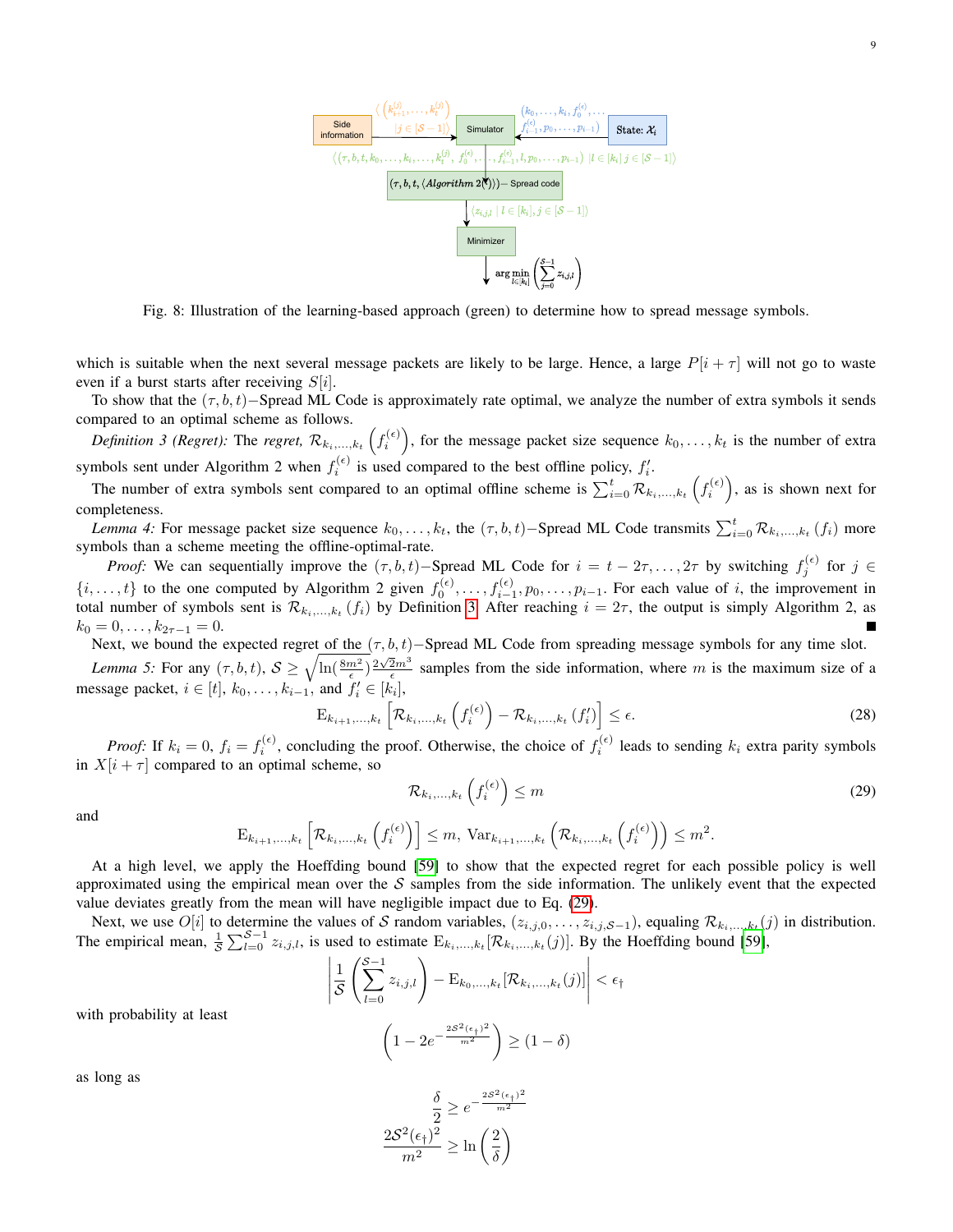$$
\mathcal{S}^2 \ge \ln\left(\frac{2}{\delta}\right) \frac{m^2}{2(\epsilon_{\dagger})^2}
$$

$$
\mathcal{S} \ge \sqrt{\ln\left(\frac{2}{\delta}\right)} \frac{m}{\sqrt{2}\epsilon_{\dagger}}.
$$

<span id="page-9-0"></span>Using  $\epsilon_1 = \delta = \frac{\epsilon}{4m^2}$  and applying the union bound over the at most m values of  $k_i$  shows with probability  $(1 - m\delta)$  for all  $j \in [k_i]$ ,

$$
\left| \frac{1}{\mathcal{S}} \left( \sum_{l=0}^{\mathcal{S}-1} z_{i,j,l} \right) - \mathbf{E}_{k_0,\ldots,k_t} \left[ \mathcal{R}_{k_i,\ldots,k_t} \right] \left( f_{i,j}^{(\epsilon)} \right) \right| < \epsilon_{\dagger}.
$$
\n
$$
(30)
$$

We set  $f_i^{(\epsilon)}$  according to Eq. [\(27\)](#page-7-2) as

<span id="page-9-1"></span>
$$
f_i^{(\epsilon)} = \arg\min_j \frac{1}{S} \sum_{l=0}^{S-1} z_{i,j,l}.
$$

With probability  $(1 - m\delta)$  Eq. [\(30\)](#page-9-0) holds, leading to

$$
E_{k_{i},...,k_{t}}\left[\mathcal{R}_{k_{i},...,k_{t}}\left(f_{i}^{(\epsilon)}\right)-\mathcal{R}_{k_{i},...,k_{t}}\left(f_{i}^{(\epsilon)}\right)-\mathcal{R}_{k_{i},...,k_{t}}\left(f_{i}^{(\epsilon)}\right)-\mathcal{R}_{k_{i},...,k_{t}}\left(f_{i}^{(\epsilon)}\right)\right]\leq
$$
\n
$$
\left(E_{k_{i},...,k_{t}}\left[\left(\mathcal{R}_{k_{i},...,k_{t}}\left(f_{i}^{(\epsilon)}\right)\right]-\frac{1}{S}\left(\sum_{l=0}^{S-1}z_{i,f_{i}^{(\epsilon)},l}\right)\right)+\left(\left(\frac{1}{S}\left(\sum_{l=0}^{S-1}z_{i,f_{i}^{(\epsilon)},l}\right)-\frac{1}{S}\left(\sum_{l=0}^{S-1}z_{i,f_{i}^{(\epsilon)},l}\right)\right)\right)\leq
$$
\n
$$
\left(E_{k_{i},...,k_{t}}\left[\left(\mathcal{R}_{k_{i},...,k_{t}}\left(f_{i}^{(\epsilon)}\right)\right]-\frac{1}{S}\left(\sum_{l=0}^{S-1}z_{i,f_{i}^{(\epsilon)},l}\right)\right)\right)+\left(\left(\frac{1}{S}\left(\sum_{l=0}^{S-1}z_{i,f_{i}^{(\epsilon)},l}\right)-E_{k_{i},...,k_{t}}\left[\mathcal{R}_{k_{i},...,k_{t}}\left(f_{i}^{(\epsilon)}\right)\right]\right)\right)\leq
$$
\n
$$
\left|E_{k_{i},...,k_{t}}\left[\mathcal{R}_{k_{i},...,k_{t}}\left(f_{i}^{(\epsilon)}\right)\right]-\frac{1}{S}\left(\sum_{l=0}^{S-1}z_{i,f_{i}^{(\epsilon)},l}\right)+\left|\left(\frac{1}{S}\left(\sum_{l=0}^{S-1}z_{i,f_{i}^{(\epsilon)},l}\right)-E_{k_{i},...,k_{t}}\left[\mathcal{R}_{k_{i},...,k_{t}}\left(f_{i}^{(\epsilon)}\right)\right]\right)\right|\leq 2\epsilon_{\dagger},
$$
\n(31)

which used the fact that Eq. [\(27\)](#page-7-2) led to

$$
\frac{1}{\mathcal{S}}\left(\sum_{l=0}^{\mathcal{S}-1} z_{i,f'_i,l}\right) \geq \frac{1}{\mathcal{S}}\left(\sum_{l=0}^{\mathcal{S}-1} z_{i,f_i^{(\epsilon)},l}\right)
$$

Otherwise, with probability  $m\delta$ 

<span id="page-9-2"></span>
$$
\mathbf{E}_{k_i,\ldots,k_t} \left[ \mathcal{R}_{k_i,\ldots,k_t} (f_i^{(\epsilon)}) - \mathcal{R}_{k_i,\ldots,k_t} (f_i') \right] \leq m. \tag{32}
$$

.

Combining Eqs. [\(31\)](#page-9-1) and [\(32\)](#page-9-2) leads to

$$
E_{k_i,\ldots,k_t}\left[\mathcal{R}_{k_i,\ldots,k_t}(f_i^{(\epsilon)})-\mathcal{R}_{k_i,\ldots,k_t}(f_i')\right] \leq \delta m^2 + 2\epsilon_{\dagger} \leq \epsilon.
$$

Finally, we show that the expected online-optimal-rate, denoted as " $R^{(E,Opt)}$ " is within  $\epsilon$  of the expected rate of the (τ, b, t)−Spread ML Code, denoted as

$$
R^{(E)} = E_{k_0, ..., k_t} \left[ \frac{\sum_{i=0}^t k_i}{\sum_{i=0}^t k_i + p_i} \right].
$$
 (33)

<span id="page-9-6"></span>*Theorem 2:* For any  $(\tau, b, t)$  and for  $S \ge \sqrt{\ln(\frac{8m^2}{\epsilon})} \frac{2\sqrt{2}m^3}{\epsilon}$  samples from the side information, where m is the maximum size of a message packet,  $(R^{(E,Opt)} - R^{(E)}) < \epsilon$ .

*Proof:* We consider an online scheme with the optimal expected rate, namely the  $(\tau, b, t, \langle f'_i | i \in [t] \rangle)$  – Spread Code, which must exist by Lemma [3.](#page-5-7) Let  $n_i$  be the number of symbols sent in  $X[i]$  under the optimal scheme and

$$
n_{\epsilon} = \sum_{i=0}^{t} \mathcal{R}_{k_{i},...,k_{t}} \left( f_{i}^{(\epsilon)} \right) - \mathcal{R}_{k_{i},...,k_{t}} \left( f_{i}' \right)
$$
\n(34)

be the number of additional symbols sent under the  $(\tau, b, t, \langle f'_i | i \in [t] \rangle)$  –Spread Code. By definition

$$
R^{(\mathrm{E},Opt)} - R^{(\mathrm{E})} \leq \mathrm{E}_{k_0, ..., k_t} \left[ \left| \frac{\sum_{i=0}^t k_i}{\sum_{i=0}^t n_i} - \frac{\sum_{i=0}^t k_i}{n_{\epsilon} + \sum_{i=0}^t n_i} \right| \right] \n\leq \mathrm{E}_{k_0, ..., k_t} \left[ \left| \frac{|n_{\epsilon}| \sum_{i=0}^t k_i}{\left(\sum_{i=0}^t n_i\right) \left(n_{\epsilon} + \sum_{i=0}^t n_i\right)} \right| \right] \n\leq \mathrm{E}_{k_0, ..., k_t} \left[ \frac{|n_{\epsilon}|}{\sum_{i=0}^t n_i} \right]
$$
\n(36)

<span id="page-9-5"></span><span id="page-9-4"></span><span id="page-9-3"></span>П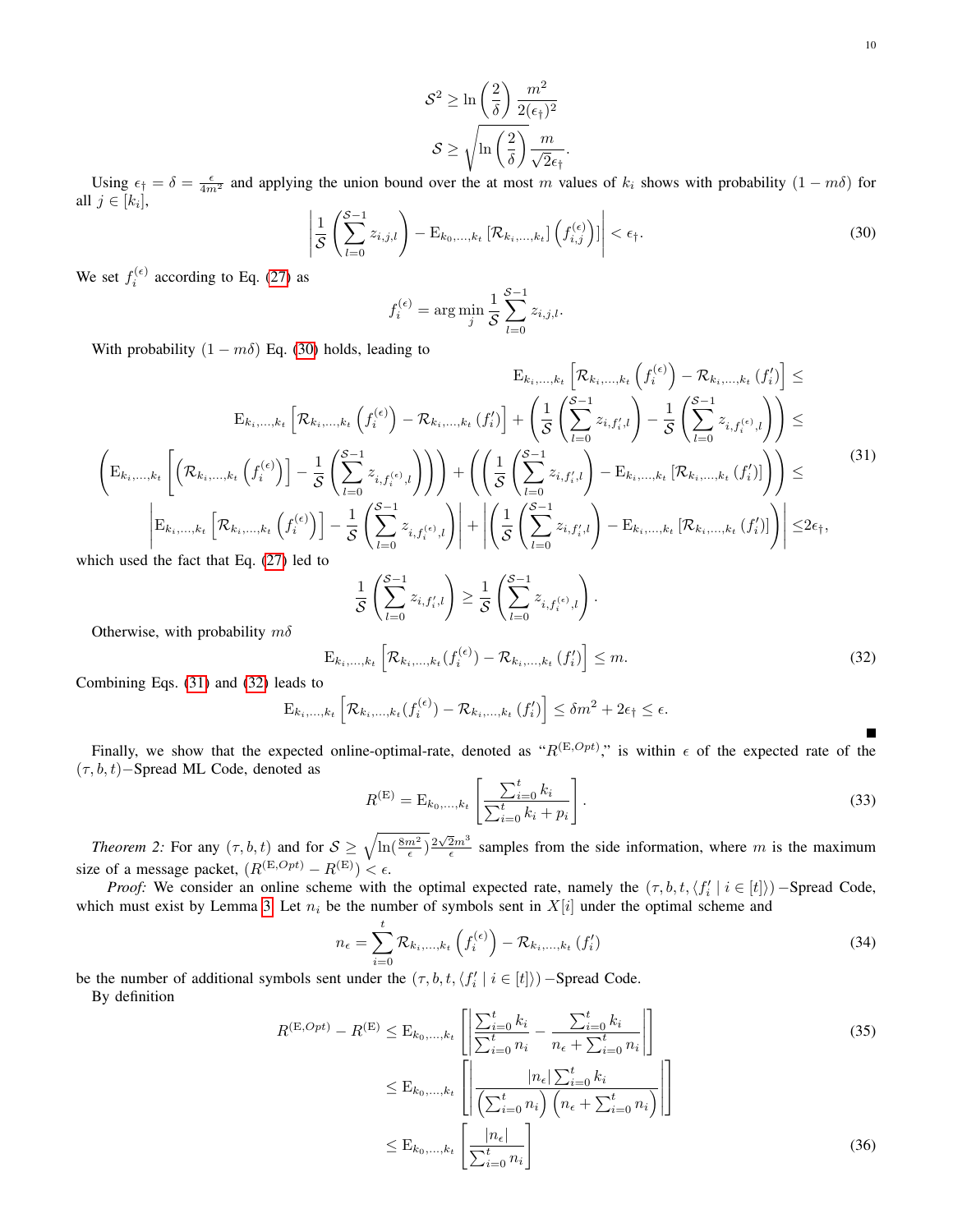<span id="page-10-6"></span><span id="page-10-5"></span>
$$
\leq \mathcal{E}_{k_0,\ldots,k_t} \left[ \frac{|n_{\epsilon}|}{\sum_{i=0}^t \mathbb{1}[k_i > 0]} \right],\tag{37}
$$

where Eq. [\(36\)](#page-9-3) follows from sending  $\sum_{i=0}^{t} n_i \ge \sum_{i=0}^{t} k_i$  symbols to satisfy the lossless-delay constraint, and Eq. [\(37\)](#page-10-5) follows from  $\sum_{i=0}^{t} k_i \geq \sum_{i=0}^{t} \mathbb{1}[k_i > 0].$ 

If  $k_i = 0$ , then  $\mathcal{R}_{k_i,...,k_t} \left( f_i^{(\epsilon)} \right) = \mathcal{R}_{k_i,...,k_t} \left( f_i' \right) = 0$ . Thus, we can simplify Eq. [\(34\)](#page-9-4) as

$$
n_{\epsilon} = \sum_{i=0}^{t} \mathbb{1}[k_i > 0] \left( \mathcal{R}_{k_i, \dots, k_t} \left( f_i^{(\epsilon)} \right) - \mathcal{R}_{k_i, \dots, k_t} \left( f_i' \right) \right).
$$
 (38)

Applying Eq. [\(38\)](#page-10-6) to Eqs. [\(35\)](#page-9-5) and [\(37\)](#page-10-5) leads to

$$
R^{(\mathrm{E},Opt)} - R^{(\mathrm{E})} \leq \mathrm{E}_{k_0, ..., k_t} \left[ \frac{\sum_{i=0}^t \mathbb{1}[k_i > 0] \left( \mathcal{R}_{k_i, ..., k_t} \left( f_i^{(\epsilon)} \right) - \mathcal{R}_{k_i, ..., k_t} \left( f_i' \right) \right)}{\sum_{i=0}^t \mathbb{1}[k_i > 0]} \right]
$$
  
\n
$$
\leq \max_{i \in [t]} \mathrm{E}_{k_0, ..., k_t} \left[ \mathcal{R}_{k_i, ..., k_t} \left( f_i^{(\epsilon)} \right) - \mathcal{R}_{k_i, ..., k_t} \left( f_i' \right) \right]
$$
  
\n
$$
= \max_{i \in [t]} \mathrm{E}_{k_0, ..., k_{i-1}} \left[ \mathrm{E}_{k_i, ..., k_t} \left[ \mathcal{R}_{k_i, ..., k_t} \left( f_i^{(\epsilon)} \right) - \mathcal{R}_{k_i, ..., k_t} \left( f_i' \right) \right] \right]
$$
  
\n*is to show for all*  $i \in [t]$  that

As such, it suffices to show for all  $i \in [t]$  that

$$
\mathbf{E}_{k_0,\ldots,k_{i-1}}\left[\mathbf{E}_{k_i,\ldots,k_t}\left[\mathcal{R}_{k_i,\ldots,k_t}\left(f_i^{(\epsilon)}\right)-\mathcal{R}_{k_i,\ldots,k_t}\left(f_i'\right)\right]\right] \leq \epsilon.
$$
\n(39)

Because  $S \ge \sqrt{\ln(\frac{8m^2}{\epsilon})} \frac{2\sqrt{2}m^3}{\epsilon}$ , Lemma [5](#page-8-3) guarantees for any  $k_0, \ldots, k_{i-1}$ ,

$$
\mathrm{E}_{k_i,\ldots,k_t}\left[\mathcal{R}_{k_i,\ldots,k_t}\left(f_i^{(\epsilon)}\right)-\mathcal{R}_{k_i,\ldots,k_t}\left(f_i'\right)\right]\leq\epsilon,
$$

concluding the proof.

We have designed an online code that uses a black box algorithm to determine how to spread message symbols and bounded how close the rate is to optimal based on the regret due to the choices of how to spread. To show that the code is approximately rate optimal, we presented an explicit learning-based approach of leveraging samples to the distribution of the sizes of future message packets to spread message symbols (i.e., Eq. [\(27\)](#page-7-2)) and showed in Lemma [5](#page-8-3) that it has a sufficiently small expected regret. More generally, any criteria with a sufficiently small expected regret could be used, leading to the following result.

*Corollary 2:* Theorem [2](#page-9-6) holds when any criteria for spreading message symbols is substituted for Eq. [\(27\)](#page-7-2) if the criteria satisfies Eq. [\(28\)](#page-8-4) for all  $i \in [t], k_0, \ldots, k_t$ , and  $f'_i \in [k_i]$ .

# VI. CONCLUSION

Inspired by the growing field of learning-augmented algorithms, this work introduces a new methodology for constructing online streaming codes that combines machine learning with algebraic coding theory tools. The approach is to (a) isolate the component that can benefit from machine learning, (b) solve the offline version of the problem by integrating optimization with algebraic coding theory techniques, and (c) convert the offline scheme into an online one using a learning-based approach. This strategy is applicable beyond the setting considered in this paper, including numerous other settings for real-time streaming communication.

## ACKNOWLEDGMENT

This work was funded in part by an NSF grant (CCF-1910813).

### **REFERENCES**

- <span id="page-10-3"></span>[1] M. Rudow and K. Rashmi, "Learning-based streaming codes are approximately optimal for variable-size messages," to be published 2022 IEEE International Symposium on Information Theory (ISIT). IEEE, 2022.
- <span id="page-10-0"></span>[2] A. Badr, A. Khisti, W. Tan, and J. Apostolopoulos, "Perfecting protection for interactive multimedia: A survey of forward error correction for low-delay interactive applications," *IEEE Signal Processing Magazine*, vol. 34, no. 2, pp. 95–113, March 2017.
- <span id="page-10-1"></span>[3] E. Martinian and C. . W. Sundberg, "Burst erasure correction codes with low decoding delay," *IEEE Trans. Inf. Theory*, vol. 50, no. 10, pp. 2494–2502, Oct 2004.
- <span id="page-10-2"></span>[4] E. Martinian and M. Trott, "Delay-optimal burst erasure code construction," in *ISIT*, June 2007, pp. 1006–1010.
- <span id="page-10-4"></span>[5] A. Badr, P. Patil, A. Khisti, W. Tan, and J. Apostolopoulos, "Layered constructions for low-delay streaming codes," *IEEE Trans. Inf. Theory*, vol. 63, no. 1, pp. 111–141, Jan 2017.
- [6] S. L. Fong, A. Khisti, B. Li, W. Tan, X. Zhu, and J. Apostolopoulos, "Optimal streaming codes for channels with burst and arbitrary erasures," *IEEE Trans. Inf. Theory*, vol. 65, no. 7, pp. 4274–4292, July 2019.
- [7] M. N. Krishnan and P. V. Kumar, "Rate-optimal streaming codes for channels with burst and isolated erasures," in *ISIT*, June 2018, pp. 1809–1813.
- [8] M. N. Krishnan, D. Shukla, and P. V. Kumar, "Rate-optimal streaming codes for channels with burst and random erasures," *IEEE Trans. Inf. Theory*, vol. 66, no. 8, pp. 4869–4891, 2020.
- [9] E. Domanovitz, S. L. Fong, and A. Khisti, "An explicit rate-optimal streaming code for channels with burst and arbitrary erasures," *IEEE Transactions on Information Theory*, vol. 68, no. 1, pp. 47–65, 2022.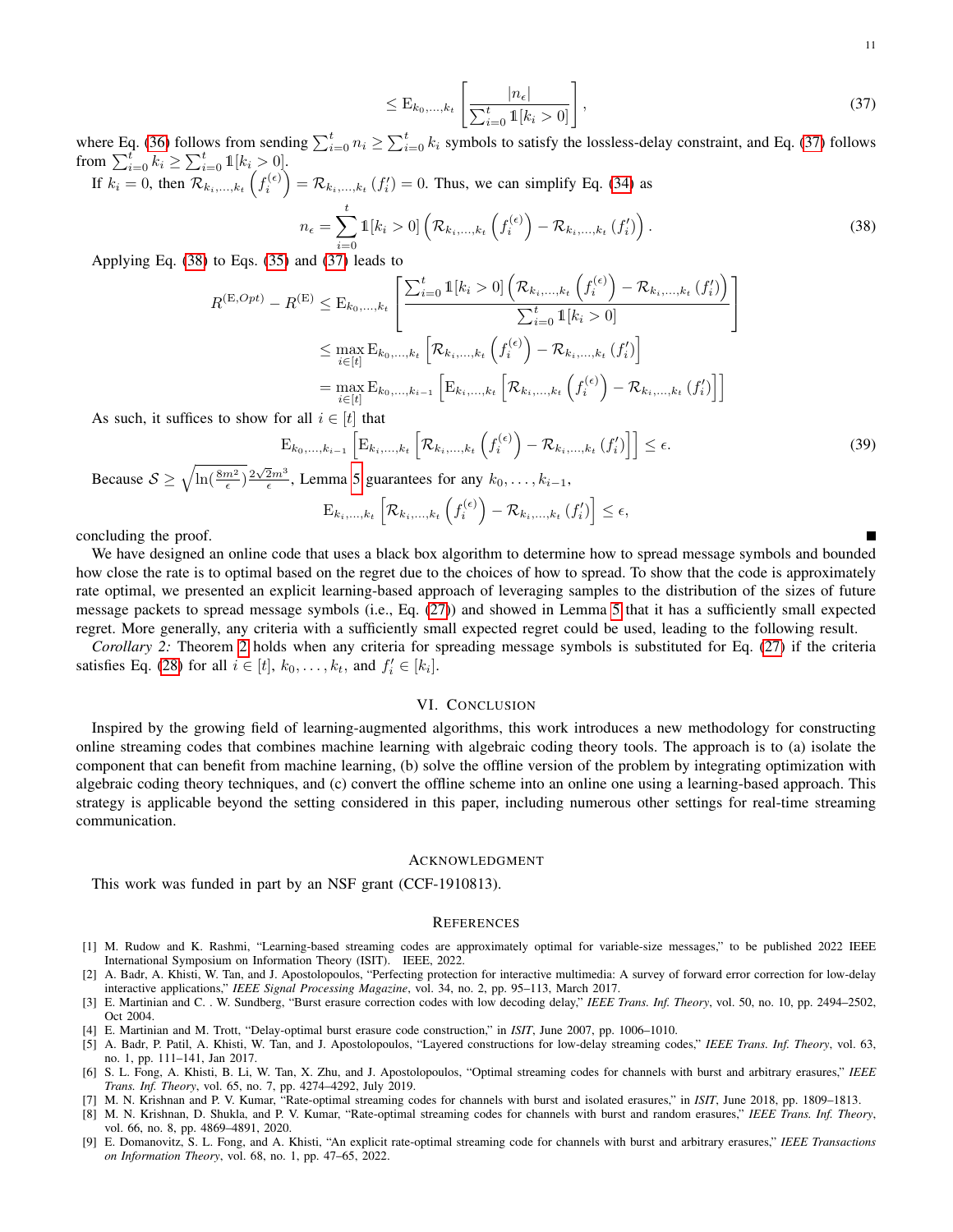- [10] A. Badr, D. Lui, A. Khisti, W. Tan, X. Zhu, and J. Apostolopoulos, "Multiplexed coding for multiple streams with different decoding delays," *IEEE Trans. Inf. Theory*, vol. 64, no. 6, pp. 4365–4378, June 2018.
- [11] S. L. Fong, A. Khisti, B. Li, W. Tan, X. Zhu, and J. Apostolopoulos, "Optimal multiplexed erasure codes for streaming messages with different decoding delays," *IEEE Trans. Inf. Theory*, vol. 66, no. 7, pp. 4007–4018, 2020.
- [12] A. Badr, A. Khisti, and E. Martinian, "Diversity embedded streaming erasure codes (de-sco): Constructions and optimality," *IEEE J. Sel. Areas Inf. Theory*, vol. 29, no. 5, pp. 1042–1054, May 2011.
- [13] A. Badr, D. Lui, and A. Khisti, "Streaming codes for multicast over burst erasure channels," *IEEE Trans. Inf. Theory*, vol. 61, no. 8, pp. 4181–4208, Aug 2015.
- [14] M. Haghifam, M. N. Krishnan, A. Khisti, X. Zhu, W.-T. Tan, and J. Apostolopoulos, "On streaming codes with unequal error protection," *IEEE J. Sel. Areas Inf. Theory*, 2021.
- [15] N. Adler and Y. Cassuto, "Burst-erasure correcting codes with optimal average delay," *IEEE Trans. Inf. Theory*, vol. 63, no. 5, pp. 2848–2865, May 2017.
- [16] D. Leong and T. Ho, "Erasure coding for real-time streaming," in *ISIT*, July 2012, pp. 289–293.
- [17] D. Leong, A. Qureshi, and T. Ho, "On coding for real-time streaming under packet erasures," in *ISIT*, July 2013, pp. 1012–1016.
- [18] A. Badr, A. Khisti, W. Tan, and J. Apostolopoulos, "Streaming codes with partial recovery over channels with burst and isolated erasures," *IEEE J. Sel. Topics Signal Process.*, vol. 9, no. 3, pp. 501–516, April 2015.
- [19] S. L. Fong, A. Khisti, B. Li, W.-T. Tan, X. Zhu, and J. Apostolopoulos, "Optimal streaming erasure codes over the three-node relay network," *IEEE Trans. Inf. Theory*, vol. 66, no. 5, pp. 2696–2712, 2020.
- [20] A. Badr, A. Khisti, W.-t. Tan, X. Zhu, and J. Apostolopoulos, "Fec for voip using dual-delay streaming codes," in *IEEE INFOCOM 2017 IEEE Conference on Computer Communications*, 2017, pp. 1–9.
- [21] Z. Li, A. Khisti, and B. Girod, "Correcting erasure bursts with minimum decoding delay," in *Conf. Rec. Asilomar Conf. Signals Syst. Comput.*, Nov 2011, pp. 33–39.
- [22] Y. Wei and T. Ho, "On prioritized coding for real-time streaming under packet erasures," in *Allerton*. IEEE, 2013, pp. 327–334.
- [23] M. N. Krishnan, V. Ramkumar, M. Vajha, and P. V. Kumar, "Simple streaming codes for reliable, low-latency communication," *IEEE Communications Letters*, pp. 1–1, 2019.
- [24] V. Ramkumar, M. Vajha, M. N. Krishnan, and P. Vijay Kumar, "Staggered diagonal embedding based linear field size streaming codes," pp. 503–508, 2020.
- <span id="page-11-0"></span>[25] P.-W. Su, Y.-C. Huang, S.-C. Lin, I.-H. Wang, and C.-C. Wang, "Random linear streaming codes in the finite memory length and decoding deadline regime," in *ISIT*, 2021, pp. 730–735.
- <span id="page-11-1"></span>[26] M. Rudow and K. Rashmi, "Streaming codes for variable-size messages," *IEEE Transactions on Information Theory*, pp. 1–1, 2022.
- <span id="page-11-2"></span>[27] ——, "Online versus offline rate in streaming codes for variable-size messages," in *ISIT*. IEEE, 2020, pp. 509–514.
- <span id="page-11-3"></span>[28] T. Lykouris and S. Vassilvtiskii, "Competitive caching with machine learned advice," in *International Conference on Machine Learning*. PMLR, 2018, pp. 3296–3305.
- <span id="page-11-4"></span>[29] A. Antoniadis, C. Coester, M. Elias, A. Polak, and B. Simon, "Online metric algorithms with untrusted predictions," in *International Conference on Machine Learning*. PMLR, 2020, pp. 345–355.
- <span id="page-11-5"></span>[30] M. Mitzenmacher, "A model for learned bloom filters and optimizing by sandwiching," *Advances in Neural Information Processing Systems*, vol. 31, 2018.
- <span id="page-11-6"></span>[31] T. Kraska, A. Beutel, E. H. Chi, J. Dean, and N. Polyzotis, "The case for learned index structures," in *Proceedings of the 2018 international conference on management of data*, 2018, pp. 489–504.
- <span id="page-11-7"></span>[32] S. Lattanzi, T. Lavastida, B. Moseley, and S. Vassilvitskii, "Online scheduling via learned weights," in *Proceedings of the Fourteenth Annual ACM-SIAM Symposium on Discrete Algorithms*. SIAM, 2020, pp. 1859–1877.
- <span id="page-11-8"></span>[33] É. Bamas, A. Maggiori, and O. Svensson, "The primal-dual method for learning augmented algorithms," *Advances in Neural Information Processing Systems*, vol. 33, pp. 20 083–20 094, 2020.
- [34] M. Mitzenmacher and S. Vassilvitskii, "Algorithms with predictions," *arXiv preprint arXiv:2006.09123*, 2020.
- [35] C.-Y. Hsu, P. Indyk, D. Katabi, and A. Vakilian, "Learning-based frequency estimation algorithms." in *International Conference on Learning Representations*, 2019.
- [36] T. Jiang, Y. Li, H. Lin, Y. Ruan, and D. P. Woodruff, "Learning-augmented data stream algorithms," in *International Conference on Learning Representations*, 2019.
- <span id="page-11-9"></span>[37] K. Anand, R. Ge, and D. Panigrahi, "Customizing ml predictions for online algorithms," in *International Conference on Machine Learning*. PMLR, 2020, pp. 303–313.
- <span id="page-11-10"></span>[38] T. Gruber, S. Cammerer, J. Hoydis, and S. t. Brink, "On deep learning-based channel decoding," in *2017 51st Annual Conference on Information Sciences and Systems (CISS)*, 2017, pp. 1–6.
- [39] E. Nachmani, E. Marciano, L. Lugosch, W. J. Gross, D. Burshtein, and Y. Be'ery, "Deep learning methods for improved decoding of linear codes," *IEEE J. Sel. Topics Signal Process.*, vol. 12, no. 1, pp. 119–131, 2018.
- [40] L. Lugosch and W. J. Gross, "Neural offset min-sum decoding," in *ISIT*, 2017, pp. 1361–1365.
- [41] S. Dörner, S. Cammerer, J. Hoydis, and S. t. Brink, "Deep learning based communication over the air," *IEEE J. Sel. Topics Signal Process.*, vol. 12, no. 1, pp. 132–143, 2018.
- [42] S. Cammerer, T. Gruber, J. Hoydis, and S. ten Brink, "Scaling deep learning-based decoding of polar codes via partitioning," in *GLOBECOM 2017 - 2017 IEEE Global Communications Conference*, 2017, pp. 1–6.
- [43] Y. Jiang, H. Kim, H. Asnani, S. Kannan, S. Oh, and P. Viswanath, "Turbo autoencoder: Deep learning based channel codes for point-to-point communication channels," *Advances in neural information processing systems*, vol. 32, pp. 2758–2768, 2019.
- [44] Y. Jiang, S. Kannan, H. Kim, S. Oh, H. Asnani, and P. Viswanath, "Deepturbo: Deep turbo decoder," in *2019 IEEE 20th International Workshop on Signal Processing Advances in Wireless Communications (SPAWC)*. IEEE, 2019, pp. 1–5.
- [45] E. Nachmani and L. Wolf, "Hyper-graph-network decoders for block codes," *Advances in Neural Information Processing Systems*, vol. 32, pp. 2329–2339, 2019.
- <span id="page-11-11"></span>[46] A. V. Makkuva, X. Liu, M. V. Jamali, H. Mahdavifar, S. Oh, and P. Viswanath, "Ko codes: inventing nonlinear encoding and decoding for reliable wireless communication via deep-learning," in *International Conference on Machine Learning*. PMLR, 2021, pp. 7368–7378.
- <span id="page-11-12"></span>[47] H. Kim, Y. Jiang, S. Kannan, S. Oh, and P. Viswanath, "Deepcode: Feedback codes via deep learning," *Advances in neural information processing systems*, vol. 31, 2018.
- <span id="page-11-13"></span>[48] D. B. Kurka and D. Gündüz, "Deepjscc-f: Deep joint source-channel coding of images with feedback," *IEEE J. Sel. Areas Inf. Theory*, vol. 1, no. 1, pp. 178–193, 2020.
- <span id="page-11-14"></span>[49] J. Kosaian, K. Rashmi, and S. Venkataraman, "Parity models: erasure-coded resilience for prediction serving systems," in *Proceedings of the 27th ACM Symposium on Operating Systems Principles*, 2019.
- <span id="page-11-15"></span>[50] J. Kosaian, K. V. Rashmi, and S. Venkataraman, "Learning-based coded computation," *IEEE J. Sel. Areas Inf. Theory*, vol. 1, no. 1, pp. 227–236, 2020. [51] H. V. Krishna Giri Narra, Z. Lin, G. Ananthanarayanan, S. Avestimehr, and M. Annavaram, "Collage inference: Using coded redundancy for lowering latency variation in distributed image classification systems," in *2020 IEEE 40th International Conference on Distributed Computing Systems (ICDCS)*, 2020, pp. 453–463.